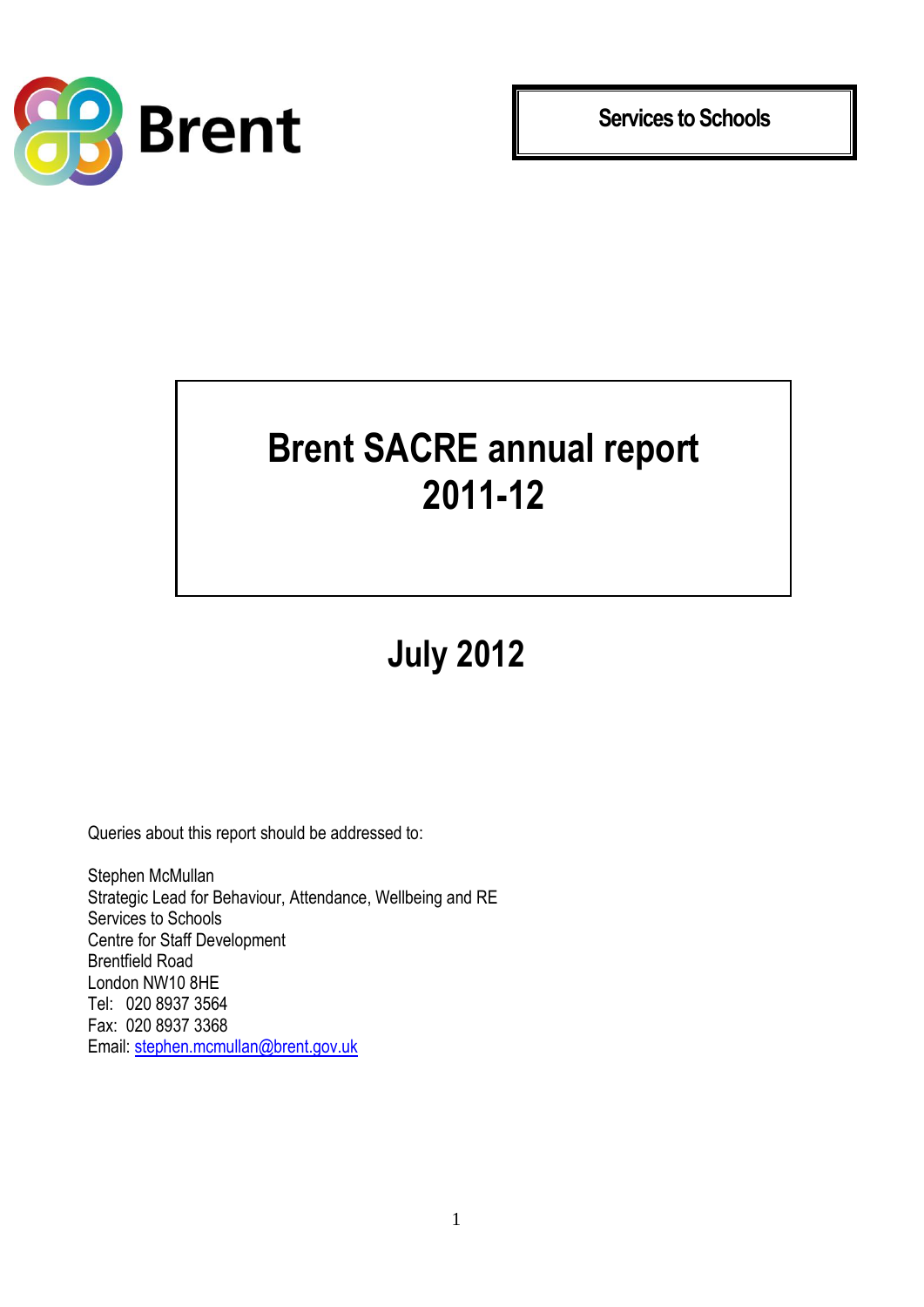### **Standards and quality of provision**

### **1.0 Overview**

Attainment in GCSE Religious Studies remains above the national average (see below 1.4). This is in part due to the creative approach taken by secondary school teachers in using the Brent Agreed Syllabus at Key Stages 3 and 4 and their understanding of how to improve pupils' attainment and rates of progress. In line with the national picture, primary school teachers are still in need of support with developing programmes of study and making the most of the Brent Agreed Syllabus.

The 2002 Brent Agreed Syllabus continues to be used in many secondary schools, with the exception of the four faith schools which use their own materials. Primary schools have also successfully implemented the Agreed Syllabus including some Church of England schools. SACRE agreed to put 'on hold' the Agreed Syllabus Conference to revise Brent's 2002 Agreed Syllabus until the national picture has become clearer in relation to the revision of the national curriculum.

#### **1.1 Primary schools**

Brent primary school teachers report a growing confidence in teaching religious education as a result of their attendance at termly network meetings.

Some schools have booked the associate consultant for religious education for twilight training and more schools are requesting this provision. This is an important aspect of the consultant's work and is key to improving religious education teaching in primary schools. Feedback from the termly meetings is very good, as is the feedback from individual schools.

The RE Consultant has supported five primary schools by delivering training on innovative approaches to RE and Collective Worship or by offering one to one support for teachers in charge of RE.

### **1.2 Key Stage 3**

Key Stage 3 religious education is enhanced by the increasingly creative ways in which schools are using the Agreed Syllabus programmes of study to develop creative schemes of work. This is evidenced by the fact that the majority of secondary schools opt to either study 'Interpreting symbols and stories' or 'Responses to God' in the first two terms of Year 7. Both of these units provide opportunities for pupils to use artefacts and images to interpret different beliefs.

 The RE Consultant gave support to one Head of RE in a secondary school in relation to planned changes to provision for the subject**.**

### **1.3 Key Stage 4**

Religious education in Key Stage 4 in Brent secondary schools continues to be a strength, with many students opting for either the short or full course GCSE accreditation. Attainment on the full course was again above the national average, 2010-11, with 80% of pupils achieving A\*-C grades, compared with 72% nationally. On the short course, 52% of pupils achieved A\*-C grades, in line with the national average. This is largely due to the work of effective subject leaders and specialist teachers who deliver religious education in Brent secondary schools. The 2012 results will be available in the autumn term of 2012.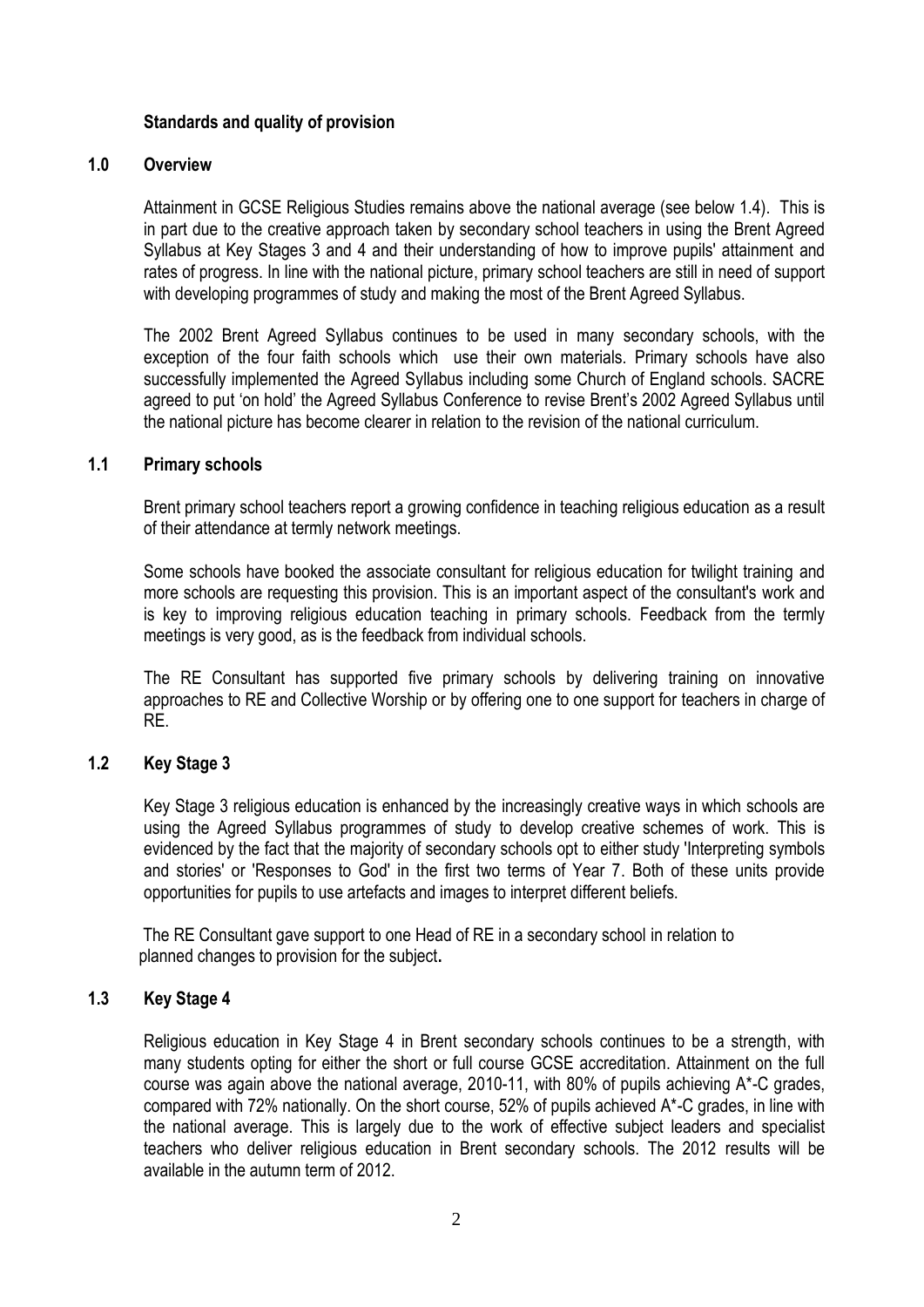### **2.0 Meetings of Brent SACRE during the academic year 2011-2012**

Brent SACRE met three times during the reporting year, once in each term. All meetings take place at the Gwenneth Rickus Building, Brentfield Road, NW10 8HE.

- **2.1 The meeting in the autumn term** took place on Wednesday 6 October 2011. The agenda and minutes are attached. See Appendix 1.
- **2.2 The meeting in the spring term** took place on Wednesday 14 March 2012. The agenda and minutes are attached. See Appendix 2.
- **2.3 The meeting in the summer term** took place on Wednesday 13 June 2012. The agenda and minutes are attached. See Appendix 3.

#### **2.4 The range of religious and belief groups represented on SACRE**

Brent SACRE has representation on group A of: Buddhism, Christianity, Humanism, Hinduism, Islam, Jainism, Judaism and Sikhism. Places for Bahai and Zoroastrian representatives are currently unfilled. There are multiple representatives of Christianity, Hinduism and Islam. On group B there are six representatives from the Church of England. On group C there are seven members. On group D there are three local authority councillors. See Appendix 4 for a full list of members and any vacancies.

### **2.5 Training / induction offered to SACRE members, particularly new members**

Some years ago, Brent SACRE produced a 'Welcome to SACRE' booklet which is given to new SACRE members. This sets out, in detail, the way SACRE operates and includes the expectations of SACRE members. Most SACRE meetings devote time to the conveyance of information that is of use to SACRE members in their work. Input is provided by either the religious education consultant or a guest speaker. Visits to schools by SACRE members are encouraged and facilitated. Four schools were visited and supported by SACRE members. See Appendix 5 for the letter sent to schools. Delegates occasionally attend external training, particularly that provided by NASACRE, and are given time to report back in some detail at the subsequent meeting of SACRE.

### **2.6 SACRE advice**

.

Brent SACRE members continue to support the training activities offered to schools in the local authority by responding to requests from the religious education consultant to either support the delivery of training, or to visit a school to support specific religious education activities. This is something that schools benefit from as it ensures that teachers meet with representatives from faith communities. This contact informs teachers' classroom practice. Teachers are put in touch with the most appropriate SACRE members by the religious education consultant, either to seek advice on a particular religious tradition or in order to identify an appropriate expert speaker.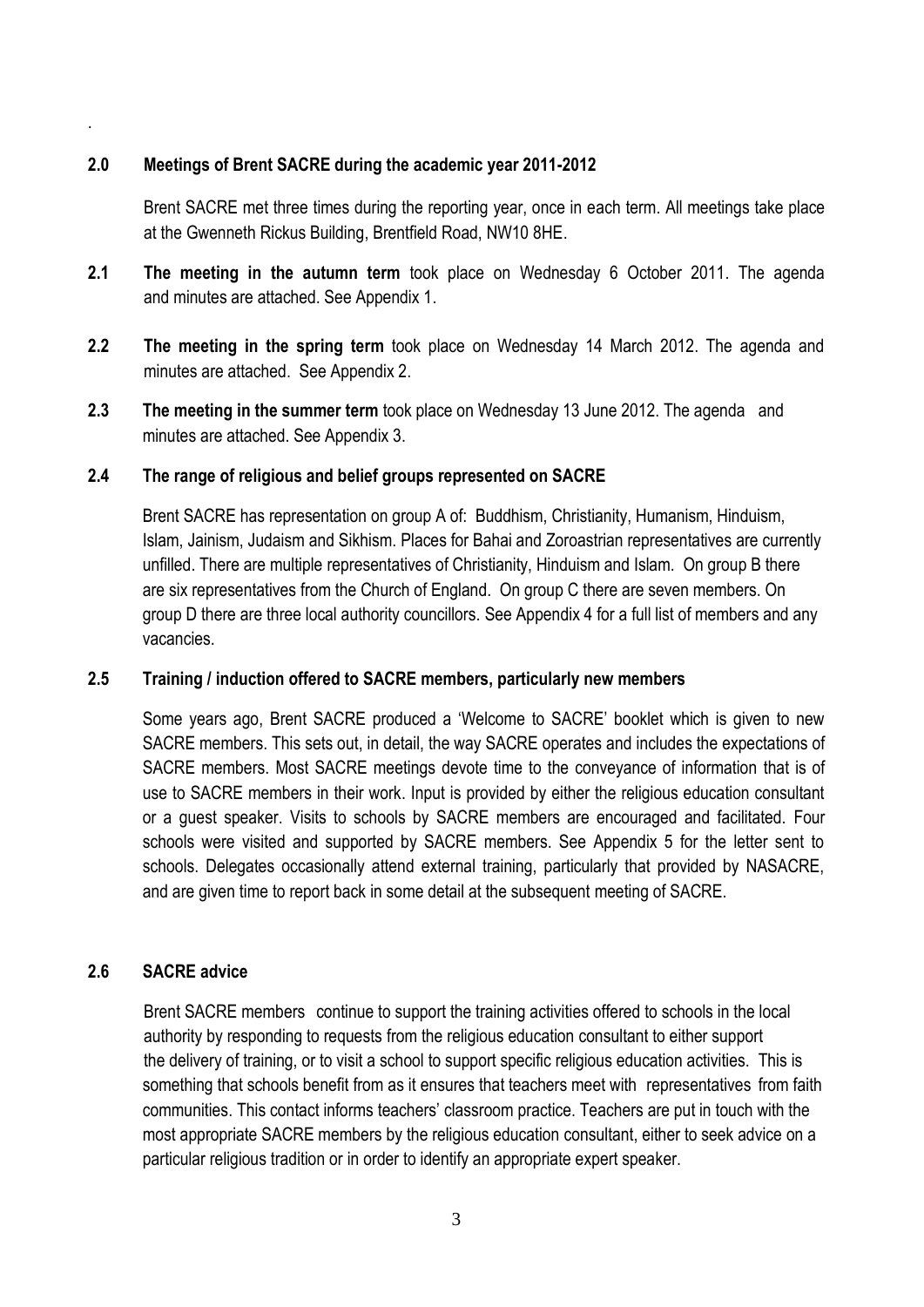Training for primary teachers has been provided by the local authority's religious education consultant who ensures the advice provided is consistent with the collective agreement of SACRE. The SACRE receives feedback on all such training; advice on resources is incorporated into training and other meetings between the consultant and school teachers, again, taking into account materials recommended by SACRE members.

### **2.7 The level and nature of finance offered to the SACRE by the local authority for the training of its members, for supporting RE and collective worship.**

The local authority has funded an external religious education consultant for up to 60 days work this year. A clerk to SACRE is provided by the local authority and the local authority meets the cost of SACRE meetings and of members' attendance at NASACRE training. An external consultant to SACRE is funded for five days a year.

### **3.0 Agreed syllabus**

- **3.1** Brent SACRE convened an Agreed Syllabus Conference (ASC) on the 16<sup>th</sup> June 2011 and it was decided that the 2002 Agreed Syllabus would be reviewed. The ASC was mindful of the recent developments in the primary and secondary curriculum and wants to develop an Agreed Syllabus that draws on recent developments and publications.
- **3.2** At its meeting on 14 March 2012, the ASC decided to put 'on hold' any further deliberations on the revision of Brent's Agreed Syllabus in the light of changes at a national level in relation to the primary and secondary curriculum review. Once this has become clearer, the ASC will reconvene to revise the Agreed Syllabus.

### **4.0 Collective worship**

SACRE has given advice regarding collective worship and the right of parents to withdraw their children from such acts. The provision for collective worship is not formally monitored by the local authority. However, no complaints have been received this year.

### **4.1 Overview of applications for determinations**

Brent SACRE has a longstanding policy of encouraging all community and non denominational foundation schools to seek determinations, and most do. No schools renewed their determinations in the academic year, 2011-12. There are currently thirty-six schools which have determinations, covering both primary and secondary phases of education. A letter to maintained schools whose determination has expired was sent in July 2012 from the local authority, on behalf of SACRE, to encourage them to apply. See Appendix 6. An increasing number of secondary schools are becoming academies and therefore are not covered by the same statutory regulations in relation to determinations.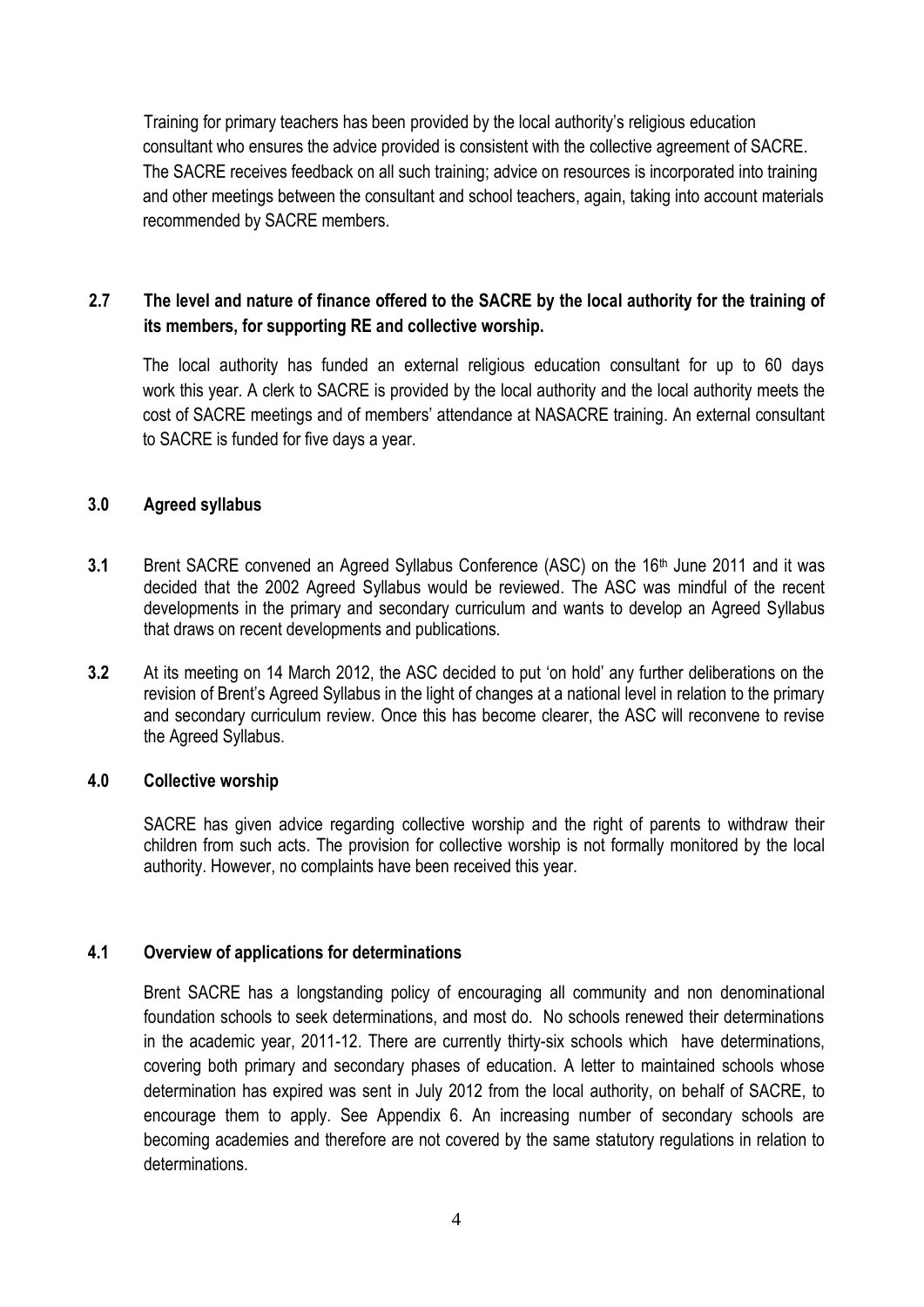### **4.2 Complaints about collective worship**

No complaints about collective worship have been received.

### **5.0 SACRE's work in schools**

 Various individual SACRE members visited schools during the year to participate in or contribute to aspects of the schools' delivery of RE. Such visits are sometimes set up by schools contacting the clerk to SACRE and asking to be put in touch with an appropriate person (schools have all received a letter reminding them that SACRE offers this facility) and sometimes through direct approaches to the individual faith or belief communities. SACRE members report on such visits at a subsequent SACRE meeting.

Brent SACRE continues to be passionate about playing an active role in Brent schools and this was further demonstrated this year by the readiness of SACRE members to support schools by delivering sessions about their individual faiths.

### **6.0 RE newsletter**

 The Consultant for RE, and the local authority Strategic Lead for RE, produced a newsletter for both primary and secondary schools. This was sent to all Brent schools. See Appendix 7.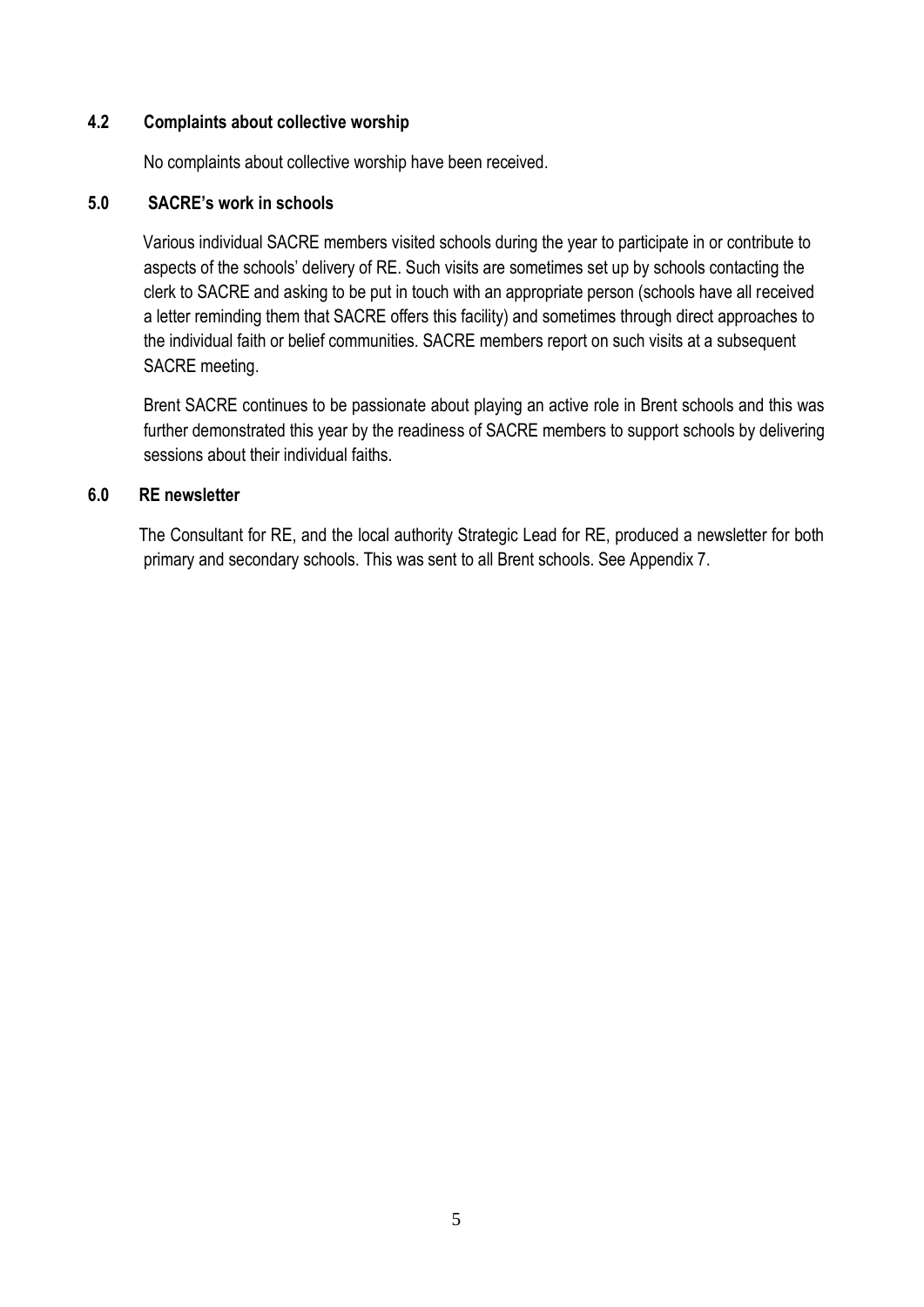## **MEETING OF BRENT SACRE**

Thursday 6th October 2011 4:30pm – 6:00pm (refreshments from 4:00pm) Centre for Staff Development

### **AGENDA**

**Apologies:** Josh Kutchinsky, Margaret Engler, Valerie Boyd-Heller, Parvin Noorali, Vivian Wright, Navin Swaminarayan, Cllr Helga Gladbaum, Angela Hopkins, S. Swaminathan, Michelle Anderson

| 1. | $4:00 - 4:25$ | Arrival, refreshments                                                                               | All       |
|----|---------------|-----------------------------------------------------------------------------------------------------|-----------|
| 2. | $4:25-4:30$   | Apologies                                                                                           |           |
|    |               | Welcome/ new members/visitors                                                                       |           |
|    |               | New member: Mrs Jane Clist - Church of England                                                      |           |
|    |               | New consultant: Lesley Prior                                                                        |           |
| 3. | $4:30 - 4:40$ | Minutes of last meeting (16 <sup>th</sup> June 2011) and matters arising                            | all       |
| 4. | $4:40 - 5:00$ | Feedback from Brent Youth Parliament event                                                          | <b>RB</b> |
| 5. | $5:00 - 5:10$ | Recommendation for Brent secondary schools to participate in Warwick<br>University research project | <b>RB</b> |
| 6. | $5:10 - 5:15$ | AOB:                                                                                                |           |
|    |               | London and SACRE's annual meeting $-13th$ October<br>Date of next meeting<br>$\bullet$              |           |
| 7. | $5:15 - 5:55$ | Convening of the Agreed Syllabus Conference                                                         | <b>RB</b> |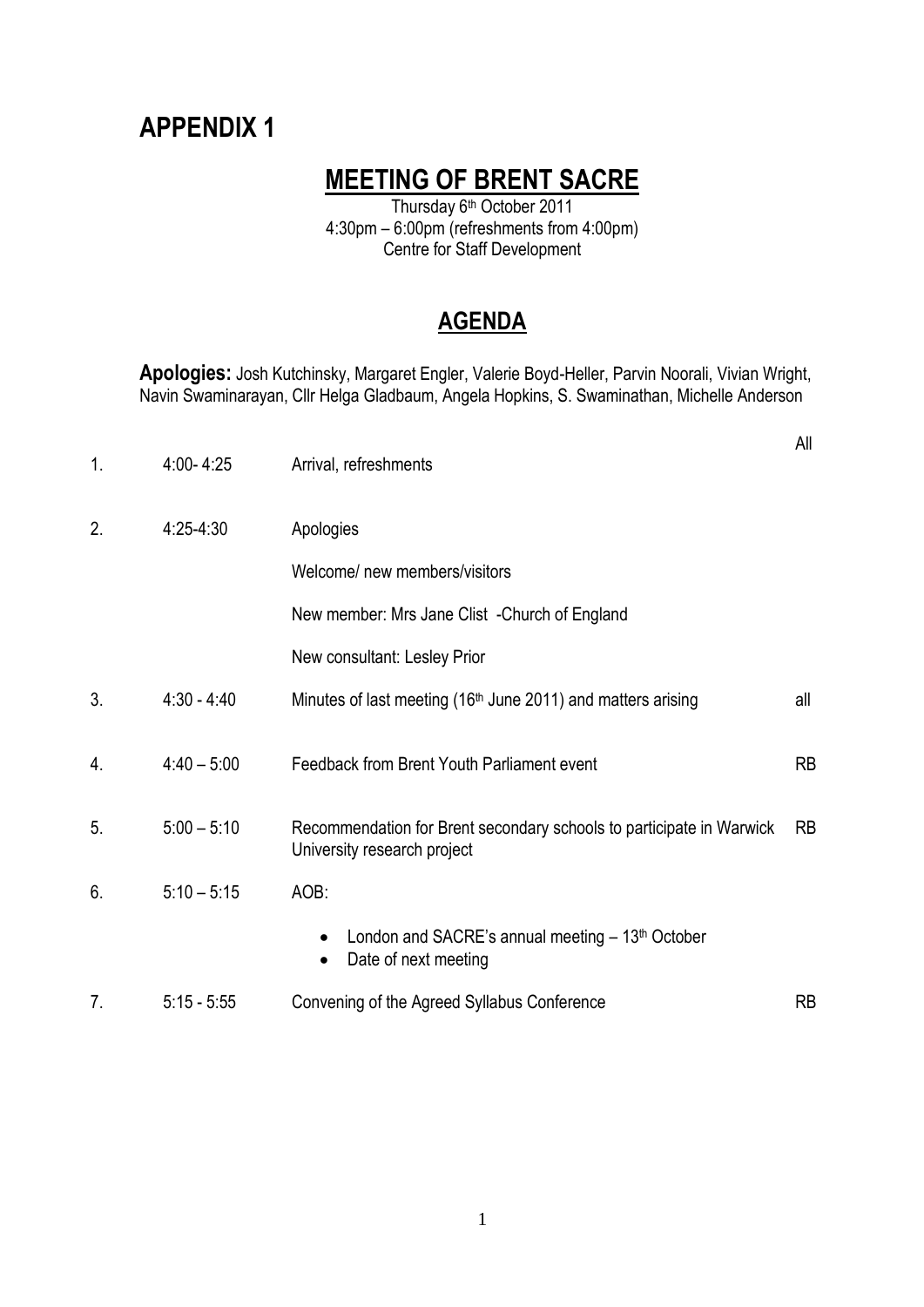### **MINUTES OF MEETING OF BRENT SACRE Thursday 6th October 2011**

### **Attendees**

| <b>GROUP A</b> | Rupa Monerawela, Alan Henness, Basma El Shayyal, Marlene Knepler (part), Deva Samaroo |
|----------------|---------------------------------------------------------------------------------------|
| <b>GROUP B</b> | Toby Crowe, Tasha Critchlow, Jane Clist, Graham Marriner                              |
| <b>GROUP C</b> |                                                                                       |
| <b>GROUP D</b> |                                                                                       |
| <b>Others</b>  | Roger Butler, Lesley Prior, Sherry-Ann Sorzano                                        |

#### **Apologies**

Josh Kutchinsky, Margaret Engler, Valerie Boyd-Hellner, Parin Noorali, Vivian Wright, Navin Swaminarayan, Cllr Helga Gladbaum, Angela Hopkins, S. Swaminathan, Michelle Anderson

| 1. | <b>Welcome / New Members / Observers</b>                                                                                                                                                                                                                                                                                                                                                                                     |  |
|----|------------------------------------------------------------------------------------------------------------------------------------------------------------------------------------------------------------------------------------------------------------------------------------------------------------------------------------------------------------------------------------------------------------------------------|--|
|    | Meeting was chaired by Roger Butler in the absence of the chair and vice-chair. All were in<br>agreement.                                                                                                                                                                                                                                                                                                                    |  |
|    | Mrs Jane Clist, was welcomed as a new member for Group B.<br>$\bullet$                                                                                                                                                                                                                                                                                                                                                       |  |
|    | Introductions went round the table.<br>$\bullet$                                                                                                                                                                                                                                                                                                                                                                             |  |
|    | Ms Lesley Prior was welcomed as the new RE consultant. She has replaced Bunmi<br>$\bullet$<br>Otubushin.                                                                                                                                                                                                                                                                                                                     |  |
| 2. | Apologies for absence and Resignations                                                                                                                                                                                                                                                                                                                                                                                       |  |
|    | Apologies as listed above. There were no resignations                                                                                                                                                                                                                                                                                                                                                                        |  |
| 3. | Minutes of last meeting and matters arising                                                                                                                                                                                                                                                                                                                                                                                  |  |
|    | Correction to the spelling of 'Geoffrey Penzer'. Minutes were then confirmed. There were no<br>matters arising.                                                                                                                                                                                                                                                                                                              |  |
| 4. | Feedback from Brent Youth Parliament (BYP) - Roger Butler                                                                                                                                                                                                                                                                                                                                                                    |  |
|    | Roger gave apologies for the absence of BYP members who were in attendance at another<br>$\bullet$<br>meeting at the Town Hall.<br>Brent Youth Parliament (BYP) is a group for young people in Brent to express their views and<br>$\bullet$                                                                                                                                                                                 |  |
|    | have a say about decisions that affect them. The youth parliament is made up of young<br>people aged 10-19 years old, from all walks of life.                                                                                                                                                                                                                                                                                |  |
|    | Parliament members decide on the issues that they want to look at (these are called<br>$\bullet$<br>portfolios) and then work with councillors and council officers to bring about changes that will<br>improve local services for young people.                                                                                                                                                                             |  |
|    | During the last meeting, Bunmi Otubushin suggested that it would be beneficial to get young<br>$\bullet$<br>people's views about RE and perhaps this could be taken into account to when considering<br>reviewing the RE syllabus. To this end, Roger attended a meeting of the BYP to give some<br>details about the work of SACRE, the purpose of the ASC and to gain insight from BYP<br>members about their views on RE. |  |
|    | (see paper entitled 'Discussion about Religious Education from VI form members of the Brent<br>$\bullet$<br>Youth Parliament at its meeting on Saturday July 30 2011).                                                                                                                                                                                                                                                       |  |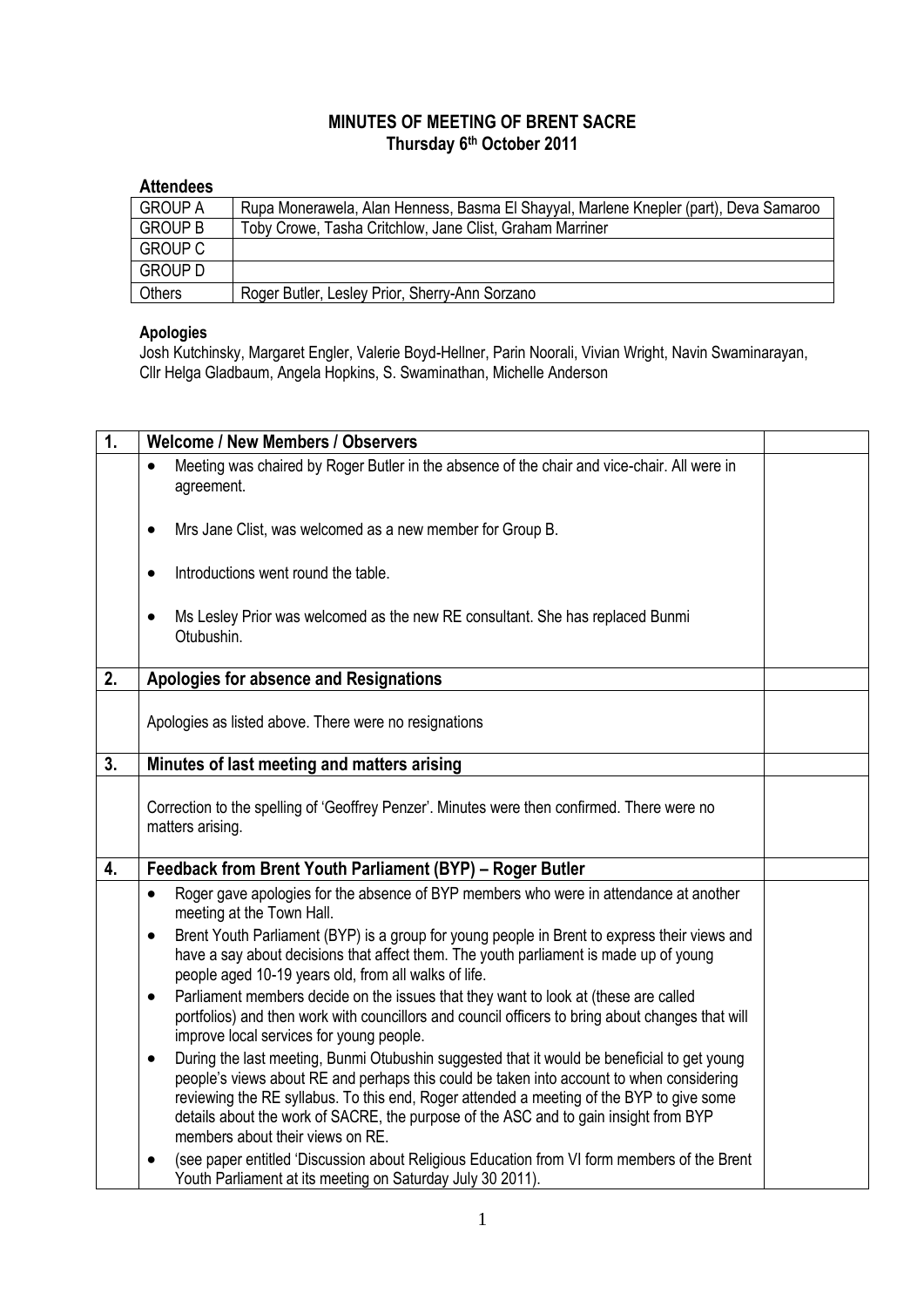|    | Marlene expressed the concern that the BYP meets on Saturdays which will exclude Jewish<br>$\bullet$<br>students. She feels that with more than 1000 Jewish students in Brent, they should be given<br>the opportunity to participate in such a meeting. Roger took note, and stated that he will<br>obtain further information concerning this.<br>There was another concern that fewer schools seem to be inviting members of different faiths<br>$\bullet$<br>to visit them to give talks to students on various issues. It was suggested that the LA write a<br>letter to schools telling them about the availability of SACRE to either send speakers from<br>amongst its membership, or to locate suitable individual from various faiths to visit schools.<br>It was also suggested that SACRE obtain a list of places of worship who are interested in<br>$\bullet$<br>hosting school visits. Roger added that perhaps SACRE be used as a first point of contact<br>between schools and these places of worship, to avoid them being inundated.<br>Lesley suggested that SACRE put together a booklet (similar to a catalogue) which lists<br>$\bullet$<br>faiths/ places of worship, who they are, and who to contact to organise a visit.<br>Marlene suggested that SACRE members could participate in 'faith week' events which some<br>٠<br>schools organise. It is a type of 'fair' whereby different faiths have tables with displays<br>concerning that particular faith/belief/religion and students walk around, ask questions or<br>interact with various elements, etc.<br>Lesley added that this could also be mentioned at her upcoming network meeting for RE<br>٠<br>Coordinators.<br>Lesley stated that in the past, she has done sessions with SACRE members in other LAs to<br>٠<br>train them in what schools expect from visits to places of worship. She expressed that<br>schools are interested in inviting people to come in, and to visit places of worship; however,<br>they need people who are in touch, not only with their particular religion/faith/belief, but they<br>are also aware of the issues of young people, the nature of RE and what schools expect from<br>the sessions.<br>Roger suggested that Lesley run similar sessions for those members of Brent SACRE who<br>are interested. | Roger to<br>contact<br>Anthony<br>Felsenstein,<br>LA Officer<br>responsible for<br>SACRE, to<br>send letter to<br>schools.  |
|----|-----------------------------------------------------------------------------------------------------------------------------------------------------------------------------------------------------------------------------------------------------------------------------------------------------------------------------------------------------------------------------------------------------------------------------------------------------------------------------------------------------------------------------------------------------------------------------------------------------------------------------------------------------------------------------------------------------------------------------------------------------------------------------------------------------------------------------------------------------------------------------------------------------------------------------------------------------------------------------------------------------------------------------------------------------------------------------------------------------------------------------------------------------------------------------------------------------------------------------------------------------------------------------------------------------------------------------------------------------------------------------------------------------------------------------------------------------------------------------------------------------------------------------------------------------------------------------------------------------------------------------------------------------------------------------------------------------------------------------------------------------------------------------------------------------------------------------------------------------------------------------------------------------------------------------------------------------------------------------------------------------------------------------------------------------------------------------------------------------------------------------------------------------------------------------------------------------------------------------------------------------------------------------------------------------------------------------------------|-----------------------------------------------------------------------------------------------------------------------------|
| 5. | Recommendation for Brent secondary schools to participate in Warwick University                                                                                                                                                                                                                                                                                                                                                                                                                                                                                                                                                                                                                                                                                                                                                                                                                                                                                                                                                                                                                                                                                                                                                                                                                                                                                                                                                                                                                                                                                                                                                                                                                                                                                                                                                                                                                                                                                                                                                                                                                                                                                                                                                                                                                                                         |                                                                                                                             |
|    | project - Roger Butler<br>The University of Warwick Religions and Education Research Unit is undertaking a major<br>$\bullet$<br>project as part of the AHRC and ESRC Religion and Society programme. The project is<br>concerned with studying young people's attitudes to religious diversity in the UK. The project<br>investigates the attitudes of Year 9 and 10 students from across the UK.<br>Roger asked SACRE's approval to invite schools to participate. All agreed.                                                                                                                                                                                                                                                                                                                                                                                                                                                                                                                                                                                                                                                                                                                                                                                                                                                                                                                                                                                                                                                                                                                                                                                                                                                                                                                                                                                                                                                                                                                                                                                                                                                                                                                                                                                                                                                        | Roger to<br>contact<br>Anthony<br>Felsenstein to<br>write to<br>schools<br>asking them<br>to participate<br>in the project. |
| 8. | <b>AOB</b>                                                                                                                                                                                                                                                                                                                                                                                                                                                                                                                                                                                                                                                                                                                                                                                                                                                                                                                                                                                                                                                                                                                                                                                                                                                                                                                                                                                                                                                                                                                                                                                                                                                                                                                                                                                                                                                                                                                                                                                                                                                                                                                                                                                                                                                                                                                              |                                                                                                                             |
|    | London SACREs Annual Meeting - to be held on Friday 14 <sup>th</sup> October. Brent SACRE invited to<br>٠<br>send 3 members along. This was presented to all present and the following members<br>volunteered to attend:<br>Alan Henness, Basma El-Shayyal and Rupa Monerawala                                                                                                                                                                                                                                                                                                                                                                                                                                                                                                                                                                                                                                                                                                                                                                                                                                                                                                                                                                                                                                                                                                                                                                                                                                                                                                                                                                                                                                                                                                                                                                                                                                                                                                                                                                                                                                                                                                                                                                                                                                                          | Sherry to book<br>3 places and<br>send<br>confirmation to<br>volunteers.                                                    |
|    | Next Meeting: 14th March 2012 at 4:30pm<br>Venue: Centre for Staff Development, Brentfield Road NW10 8HE                                                                                                                                                                                                                                                                                                                                                                                                                                                                                                                                                                                                                                                                                                                                                                                                                                                                                                                                                                                                                                                                                                                                                                                                                                                                                                                                                                                                                                                                                                                                                                                                                                                                                                                                                                                                                                                                                                                                                                                                                                                                                                                                                                                                                                |                                                                                                                             |
|    | SACRE meeting ended and the Agreed Syllabus Conference was convened.                                                                                                                                                                                                                                                                                                                                                                                                                                                                                                                                                                                                                                                                                                                                                                                                                                                                                                                                                                                                                                                                                                                                                                                                                                                                                                                                                                                                                                                                                                                                                                                                                                                                                                                                                                                                                                                                                                                                                                                                                                                                                                                                                                                                                                                                    |                                                                                                                             |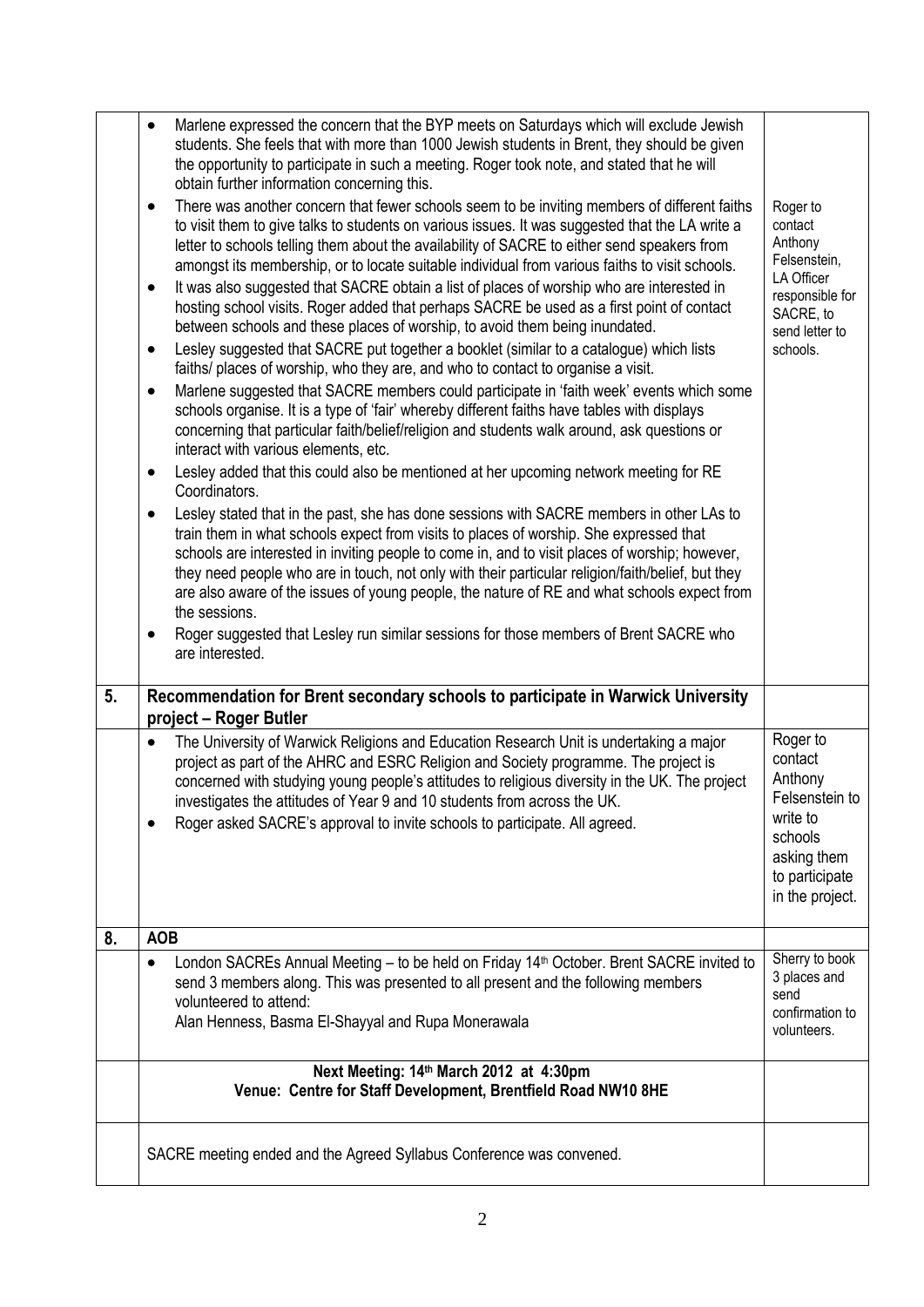## **MEETING OF BRENT SACRE**

Wednesday 14th March 2012 4:30pm – 6:00pm (refreshments from 4:00pm) Centre for Staff Development

## **AGENDA**

- 4:00- 4:25 Arrival, refreshments
- 4:25-4:30 Welcome and apologies

4:30 - 4:45 Minutes of last meeting (6th October 2011) and matters arising

- $4:45 5.00$ **Updates** Membership – Sherry Sorzano NASACRE – Lesley Prior
- 5.00-5.05 **Determinations**
- 5.05-5.15 A.O.B. SACRE lecture

1

5.15-6.00 **Agreed Syllabus matters**

Review of current situation with regard to Brent's agreed syllabus? Recent developments that may bear of AS review:

- 1) National curriculum review
- 2) Which schools will use an agreed syllabus in future (Academies and free schools do not have to)
- 3) Changes to Ofsted framework knock on effects for RE in schools?
- 4) REC<sup>1</sup>, CAQC<sup>2</sup> review of RE curriculum and possible outcomes
- 5) Practical immediate concerns for Brent SACRE:
- I. Last agreed syllabus 2002, now 10 years out of date
- II. SACRE needs to advise schools of what is happening with regard to the local ASC
- **III.** Brent SACRE / ASC needs a plan of action to take matters forward

<sup>1</sup> REC = Religious Education Council of England and Wales

 $2^{\circ}$  CAQC = Curriculum, Assessment and Qualifications committee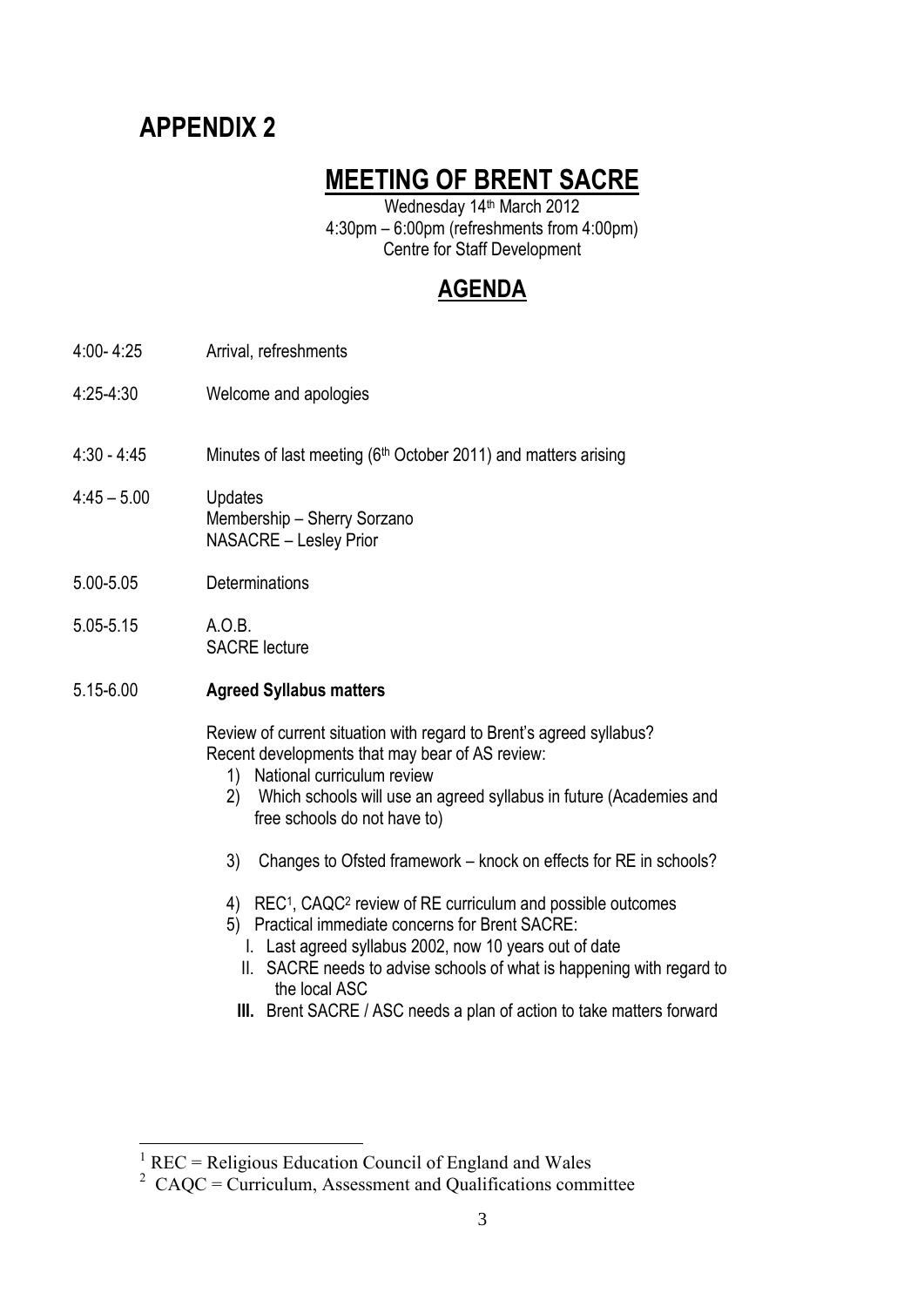### **MINUTES OF MEETING OF BRENT SACRE Wednesday 14th March 2012**

### **Attendees**

| <b>GROUP A</b> | Alan Henness, Basma El Shayyal, Marlene Knepler (part), Deva Samaroo, S. Swaminathan, |
|----------------|---------------------------------------------------------------------------------------|
|                | Manhar Mehta, Kamal Persaud                                                           |
| <b>GROUP B</b> | Jane Clist (part), Margaret Engler,                                                   |
| <b>GROUP C</b> |                                                                                       |
| <b>GROUP D</b> | <b>Cllr Choudhary</b>                                                                 |
| Others         | Anthony Felsenstein Roger Butler, Lesley Prior, Sherry-Ann Sorzano                    |

#### **Apologies**

Josh Kutchinsky, Navin Swaminarayan, Rupa Monerawela , Toby Crowe, Tasha Critchlow, Sarah Black, Leroy Lindsay

| 1. | <b>Welcome / Apologies</b>                                                                                                                                                                                                                                                                                                                                                                                                                                                                                                                                                                                             | <b>Action</b>                                                              |
|----|------------------------------------------------------------------------------------------------------------------------------------------------------------------------------------------------------------------------------------------------------------------------------------------------------------------------------------------------------------------------------------------------------------------------------------------------------------------------------------------------------------------------------------------------------------------------------------------------------------------------|----------------------------------------------------------------------------|
|    | Anthony welcomed all present.<br>$\bullet$                                                                                                                                                                                                                                                                                                                                                                                                                                                                                                                                                                             |                                                                            |
|    | Apologies given as listed above                                                                                                                                                                                                                                                                                                                                                                                                                                                                                                                                                                                        |                                                                            |
| 2. | Minutes of the last meeting and matters arising                                                                                                                                                                                                                                                                                                                                                                                                                                                                                                                                                                        |                                                                            |
|    |                                                                                                                                                                                                                                                                                                                                                                                                                                                                                                                                                                                                                        |                                                                            |
|    | Brent Youth Parliament (BYP) attending SACRE meetings: Anthony contacted Renata<br>$\bullet$<br>Chavda concerning this but she informed him that she will be going on maternity leave shortly<br>and no one has yet been appointed to replace her. Therefore there has not been much<br>movement on this point.                                                                                                                                                                                                                                                                                                        | Anthony to contact<br>BYP to follow up.                                    |
|    | Roger gave an update on Marlene's question about meetings taking place on Saturdays,<br>$\bullet$<br>therefore Jewish students would not be able to participate. Roger spoke to Renata. Renata<br>responded by saying that the invitation to joining the BYP went out to all schools; there had<br>been little response from the Jewish schools. Renata followed this up and offered to have<br>alternate meetings for the BYP, one on a Saturday and one midweek. The headteacher of<br>one Jewish school thanked her for her efforts to accommodate them but said that the school<br>would be unable to participate. |                                                                            |
|    | Letters sent out to schools about visitors from various faiths and religions. Anthony<br>$\bullet$<br>stated that a letter went out to schools shortly after the last SACRE meeting. The response<br>has been very positive and schools have been regularly contacting SACRE to arrange visits<br>and talks. Marlene visited St Joseph's RC Primary, as well as the Ark Academy. Her visits<br>were very popular and well received. Marlene gave a brief report on her visits and brought in<br>photographs.<br>- Councillor Choudhary asked whether there was a list of places of worship or people who<br>$\bullet$  | Anthony to resend<br>letter to schools as<br>a reminder.                   |
|    | are willing to discuss their faith or belief? Marlene responded that synagogues usually contact<br>the schools themselves.                                                                                                                                                                                                                                                                                                                                                                                                                                                                                             |                                                                            |
|    | Warwick University questionnaire: Anthony informed the meeting that upon examination of<br>$\bullet$<br>the questionnaire from Warwick University, he found that some of the questions were<br>inappropriate, for example asking views on very sensitive subjects such as suicide. Some<br>questions were not age-appropriate. On those grounds, he has decided not to send the<br>questionnaire out to Brent schools. Anthony contacted the university to inform them of his<br>decision and they agreed.                                                                                                             | Sherry to compile a<br>list and send out to<br>members.                    |
| 3. | <b>Updates</b>                                                                                                                                                                                                                                                                                                                                                                                                                                                                                                                                                                                                         |                                                                            |
|    | <b>Membership</b><br>Sherry-Ann informed the meeting that Tasha Critchlow has resigned from SACRE. She will<br>be moving out of London. All wished her the best and Sherry-Ann has sent out a letter to<br>Tasha thanking her for her contribution on behalf of SACRE.                                                                                                                                                                                                                                                                                                                                                 | Sherry-Ann to follow<br>up with the Diocese<br>about the<br>appointment of |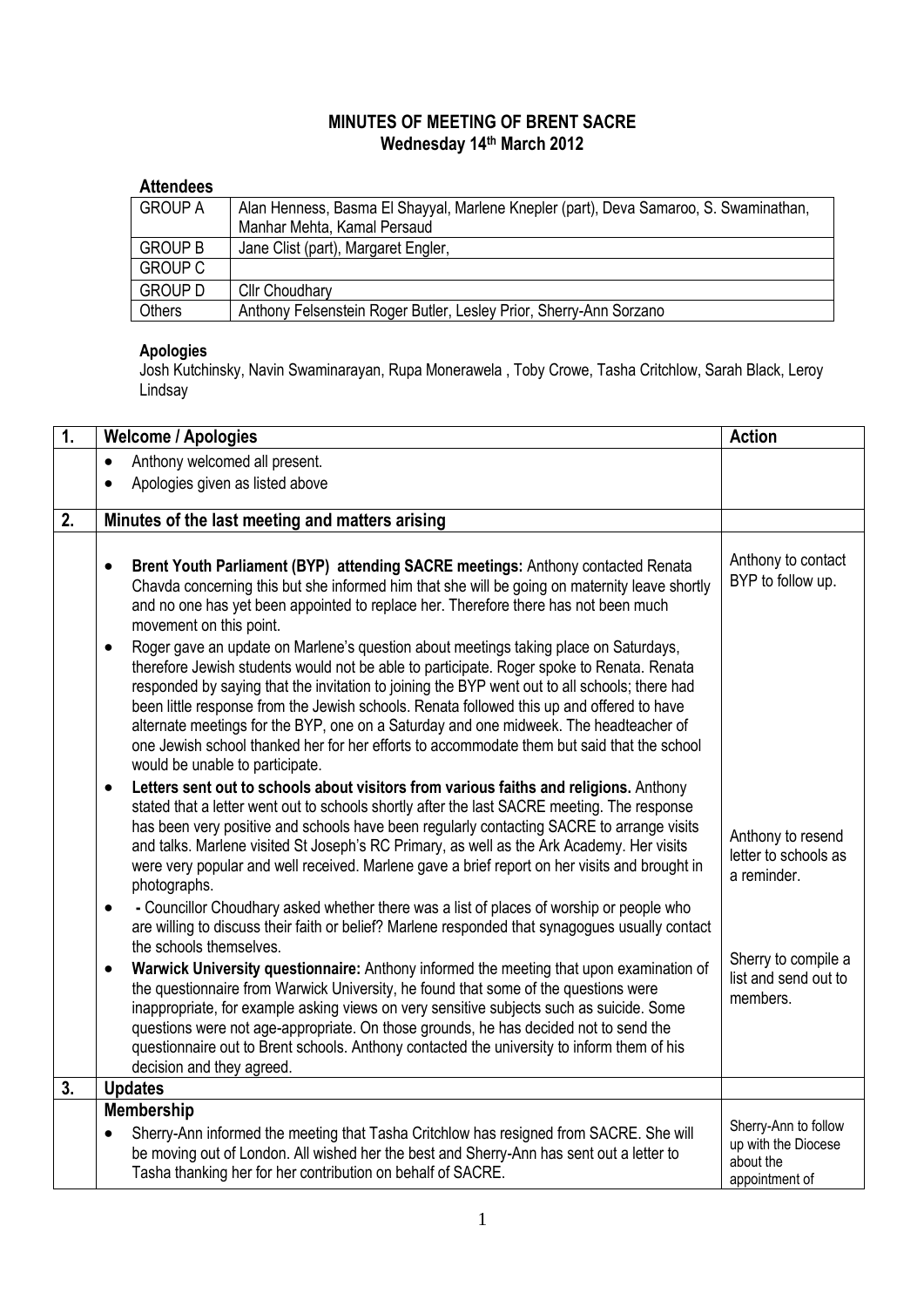|    | Toby Crowe will also be resigning from SACRE because he too, will be moving to another<br>$\bullet$<br>location.                                                                                                                                                                                                                                                                                                                                                                                                                                                                                                                                                                                                                                                                                                                                                                                                                                                                                                                                                                                                                                                                                                                                                        | replacements for<br>Toby and Tasha.                                               |
|----|-------------------------------------------------------------------------------------------------------------------------------------------------------------------------------------------------------------------------------------------------------------------------------------------------------------------------------------------------------------------------------------------------------------------------------------------------------------------------------------------------------------------------------------------------------------------------------------------------------------------------------------------------------------------------------------------------------------------------------------------------------------------------------------------------------------------------------------------------------------------------------------------------------------------------------------------------------------------------------------------------------------------------------------------------------------------------------------------------------------------------------------------------------------------------------------------------------------------------------------------------------------------------|-----------------------------------------------------------------------------------|
|    | <b>NASACRE</b>                                                                                                                                                                                                                                                                                                                                                                                                                                                                                                                                                                                                                                                                                                                                                                                                                                                                                                                                                                                                                                                                                                                                                                                                                                                          |                                                                                   |
|    | Lesley reminded the meeting about the upcoming NASACRE meeting on May 23, 2012.<br>Basma and Swami have indicated that they wish to attend.                                                                                                                                                                                                                                                                                                                                                                                                                                                                                                                                                                                                                                                                                                                                                                                                                                                                                                                                                                                                                                                                                                                             | Sherry-Ann to book<br>places for Basma and<br>Swami to attend<br>NASACRE meeting. |
| 4. | <b>Determinations</b>                                                                                                                                                                                                                                                                                                                                                                                                                                                                                                                                                                                                                                                                                                                                                                                                                                                                                                                                                                                                                                                                                                                                                                                                                                                   |                                                                                   |
|    | Refer to paper entitled 'Update on Determinations'.<br>$\bullet$                                                                                                                                                                                                                                                                                                                                                                                                                                                                                                                                                                                                                                                                                                                                                                                                                                                                                                                                                                                                                                                                                                                                                                                                        |                                                                                   |
|    | Roger explained what a determination was to all present and stated that whilst determinations<br>are a 'legal' requirement, if a community school wishes to depart from worship that is 'wholly<br>or mainly of a broadly Christian nature this statutory requirement is not currently being<br>effectively policed and so schools may conclude that they do not need to bother renewing<br>their determinations.                                                                                                                                                                                                                                                                                                                                                                                                                                                                                                                                                                                                                                                                                                                                                                                                                                                       |                                                                                   |
|    | Members then questioned the purpose for having determinations?<br>٠                                                                                                                                                                                                                                                                                                                                                                                                                                                                                                                                                                                                                                                                                                                                                                                                                                                                                                                                                                                                                                                                                                                                                                                                     |                                                                                   |
|    | Academies are not under any obligation to follow the agreed syllabus for RE (AS). However,<br>$\bullet$<br>Lesley advised that local authorities are hoping that because of their relationship with<br>academies, they would continue to use the AS. Lesley stated that NASCRE will be sending<br>out a briefing paper to all academies encouraging them to maintain links with LA SACREs.<br>Other SACREs have been writing to schools to remind them about the importance of religious<br>education in schools. Whilst academies are outside the purview of SACREs, SACREs can<br>contact the schools to encourage them, however, academies do not have to comply.<br>Lesley also suggested that LAs may want to consider designing an RE package that schools<br>٠<br>(including academies) can buy into as part of their service level agreements.<br>Basma suggested that SACRE commission some research on the benefits of teaching high<br>٠<br>quality RE in schools. This could be supported with evidence, such as examination results to<br>show the impact on school's overall performance. This data could then be used in<br>encouraging academies to use the agreed syllabus. Resources, contacts, etc. could be made<br>available for purchase as well. |                                                                                   |
|    | Lesley stated that this SACRE may want to look at the paper from NASACRE when it comes<br>٠<br>out, and use this as a starting point when contacting schools.                                                                                                                                                                                                                                                                                                                                                                                                                                                                                                                                                                                                                                                                                                                                                                                                                                                                                                                                                                                                                                                                                                           |                                                                                   |
|    | Anthony added that our current academies are already teaching RE and may not need further<br>$\bullet$<br>encouragement.                                                                                                                                                                                                                                                                                                                                                                                                                                                                                                                                                                                                                                                                                                                                                                                                                                                                                                                                                                                                                                                                                                                                                |                                                                                   |
|    | Manhar expressed that in years gone by; SACREs played a more active role and had more<br>influence in schools. Now, he feels that this role has been reduced greatly and SACREs now<br>seem to be a body simply looking on from the sidelines. He questions the importance of<br>SACREs in today's education landscape. Marlene agreed and feels that there seems to be<br>more of a 'secularist' atmosphere in schools.                                                                                                                                                                                                                                                                                                                                                                                                                                                                                                                                                                                                                                                                                                                                                                                                                                                |                                                                                   |
|    | Lesley added that through her RE Coordinators' meetings at Brent, she is now getting quite a<br>٠<br>lot of requests to go into schools, teachers are asking for advice on collective worship, RE<br>policy writing and schemes of work. Lesley said that this is encouraging and that schools are<br>taking advantage of the letter sent out to Anthony offering support for RE.                                                                                                                                                                                                                                                                                                                                                                                                                                                                                                                                                                                                                                                                                                                                                                                                                                                                                       |                                                                                   |
| 5. | <b>AOB</b>                                                                                                                                                                                                                                                                                                                                                                                                                                                                                                                                                                                                                                                                                                                                                                                                                                                                                                                                                                                                                                                                                                                                                                                                                                                              |                                                                                   |
|    | <b>SACRE lecture</b><br>Suggestion from Lesley – would this SACRE consider the idea of hosting an annual lecture<br>$\bullet$<br>about RE? SACRE could invite, teachers, councillors, religious groups, and parents etc, to<br>attend. This could be arranged over an afternoon: beginning with a buffet lunch, then various<br>workshops centred around the topic or theme of the afternoon, then the feature speaker at<br>the end.<br>Lesley suggested HMI Alan Brine as the inaugural speaker. She stated that SACRE could                                                                                                                                                                                                                                                                                                                                                                                                                                                                                                                                                                                                                                                                                                                                          |                                                                                   |
|    |                                                                                                                                                                                                                                                                                                                                                                                                                                                                                                                                                                                                                                                                                                                                                                                                                                                                                                                                                                                                                                                                                                                                                                                                                                                                         |                                                                                   |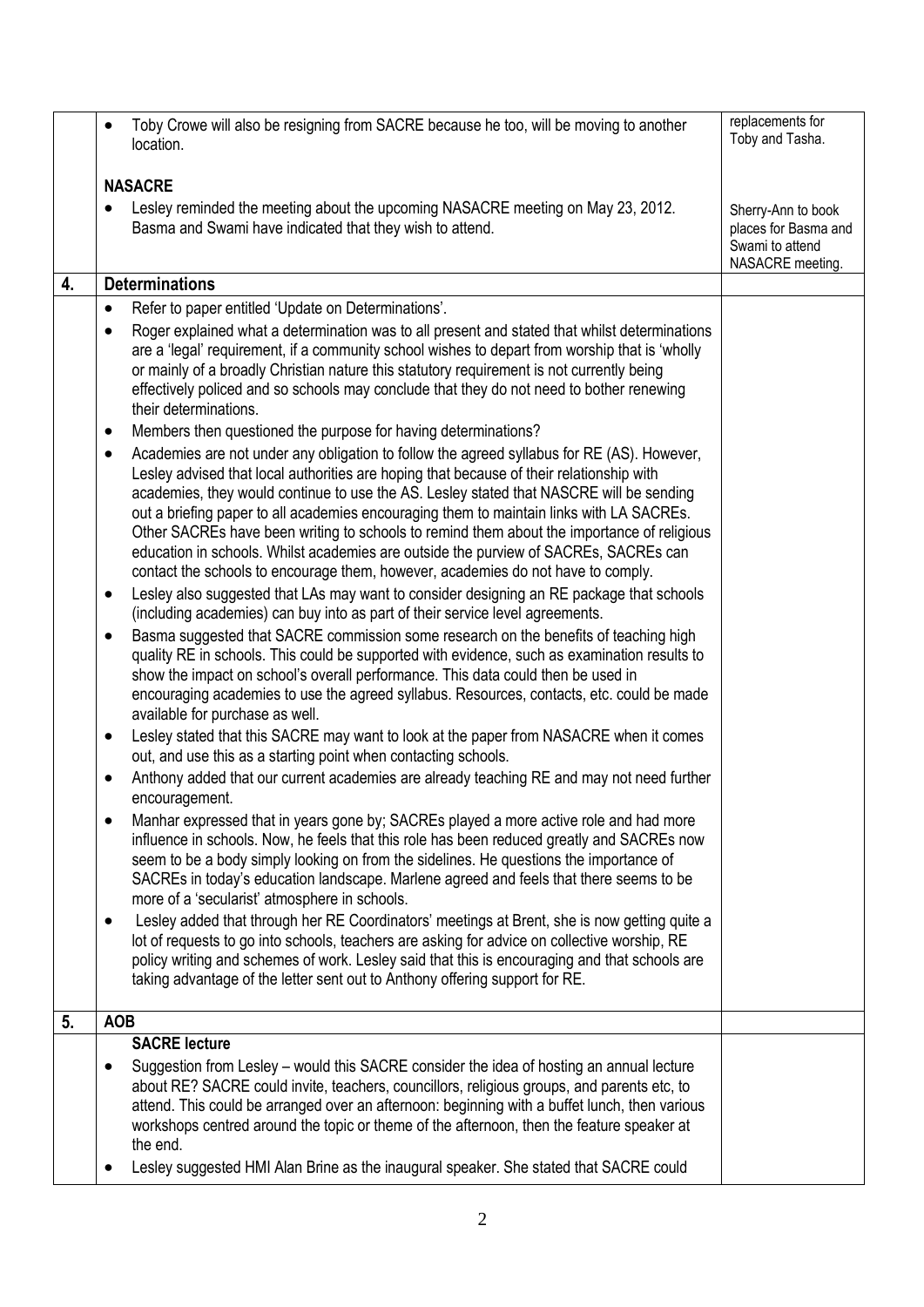| contact the Montgomery Trust who has a list of speakers, and once invited to an event, the<br>Trust pays all speaker's expenses. |                                                    |
|----------------------------------------------------------------------------------------------------------------------------------|----------------------------------------------------|
| Members found this to be a very good idea and all agreed.                                                                        |                                                    |
| <b>RE</b> newsletter<br>Anthony informed the meeting that Brent will be producing an RE newsletter to go out to<br>c<br>schools. | Anthony to circulate<br>draft to SACRE<br>members. |
| Next Meeting: Wednesday 13th June 2012 at 4:30pm<br>Venue: Centre for Staff Development, Brentfield Road NW10 8HE                |                                                    |
| SACRE meeting ended and the Agreed Syllabus Conference was convened.                                                             |                                                    |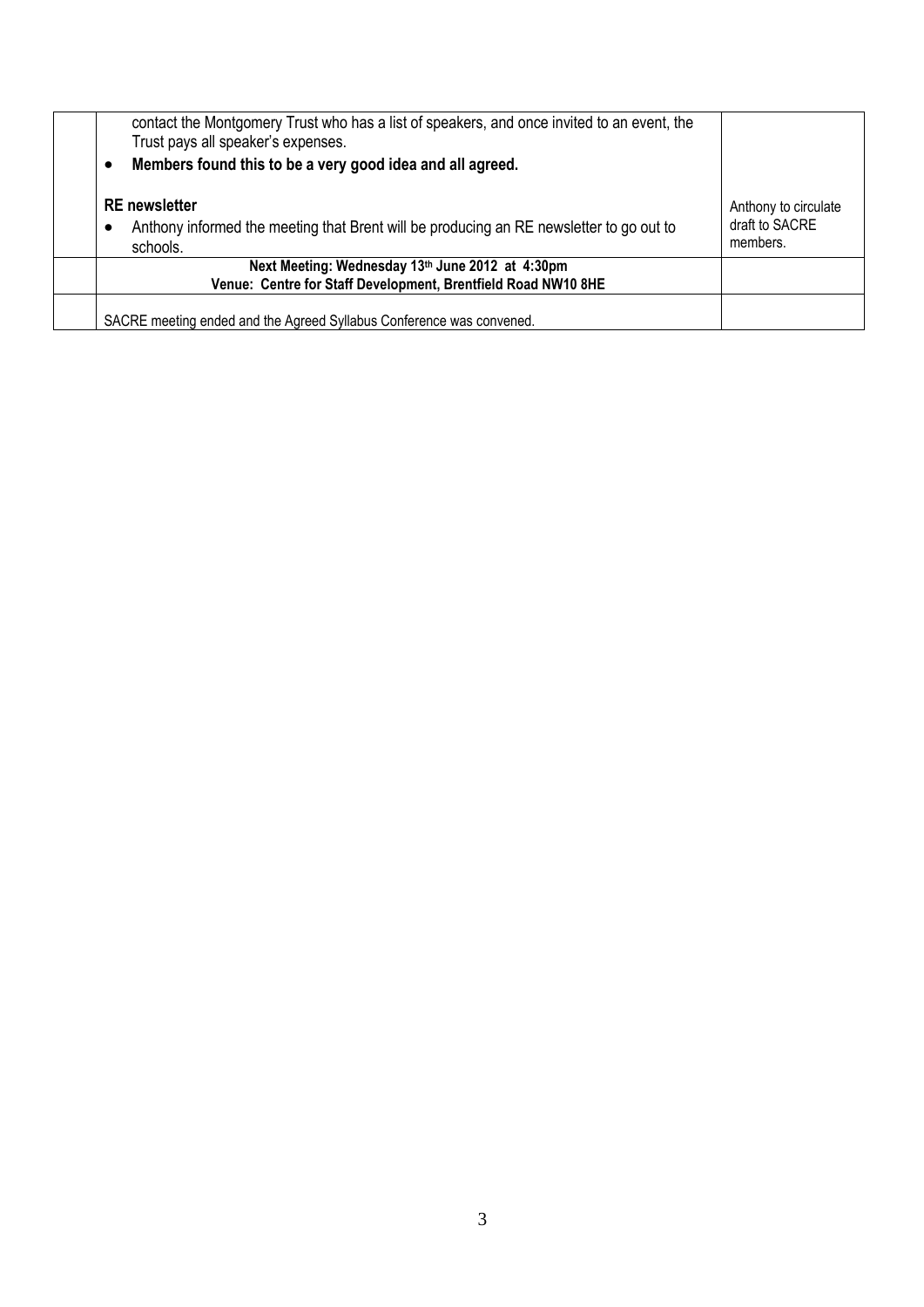## **MEETING OF BRENT SACRE**

Wednesday 13 June 2012 4:30pm – 6:00pm (refreshments from 4:00pm) Centre for Staff Development

### **AGENDA**

| $4:00 - 4:25$ | Arrival, refreshments                                                                                               |
|---------------|---------------------------------------------------------------------------------------------------------------------|
| $4:25-4:30$   | Welcome and apologies                                                                                               |
| $4:30 - 4:40$ | Minutes of last meeting (14 March 2012) and matters arising                                                         |
| $4:40 - 5.00$ | Feedback from AGM of the Religious Council of England and Wales<br>(including Nick Gibb's speech)                   |
| 5.00-5.30     | Updates: Work in Brent schools<br><b>NASACRE</b><br>'All-Party Parliamentary Group' on RE<br>Equalities legislation |
| 5.30-5.35     | Determinations                                                                                                      |
| 5.35-5.45     | A.O.B.                                                                                                              |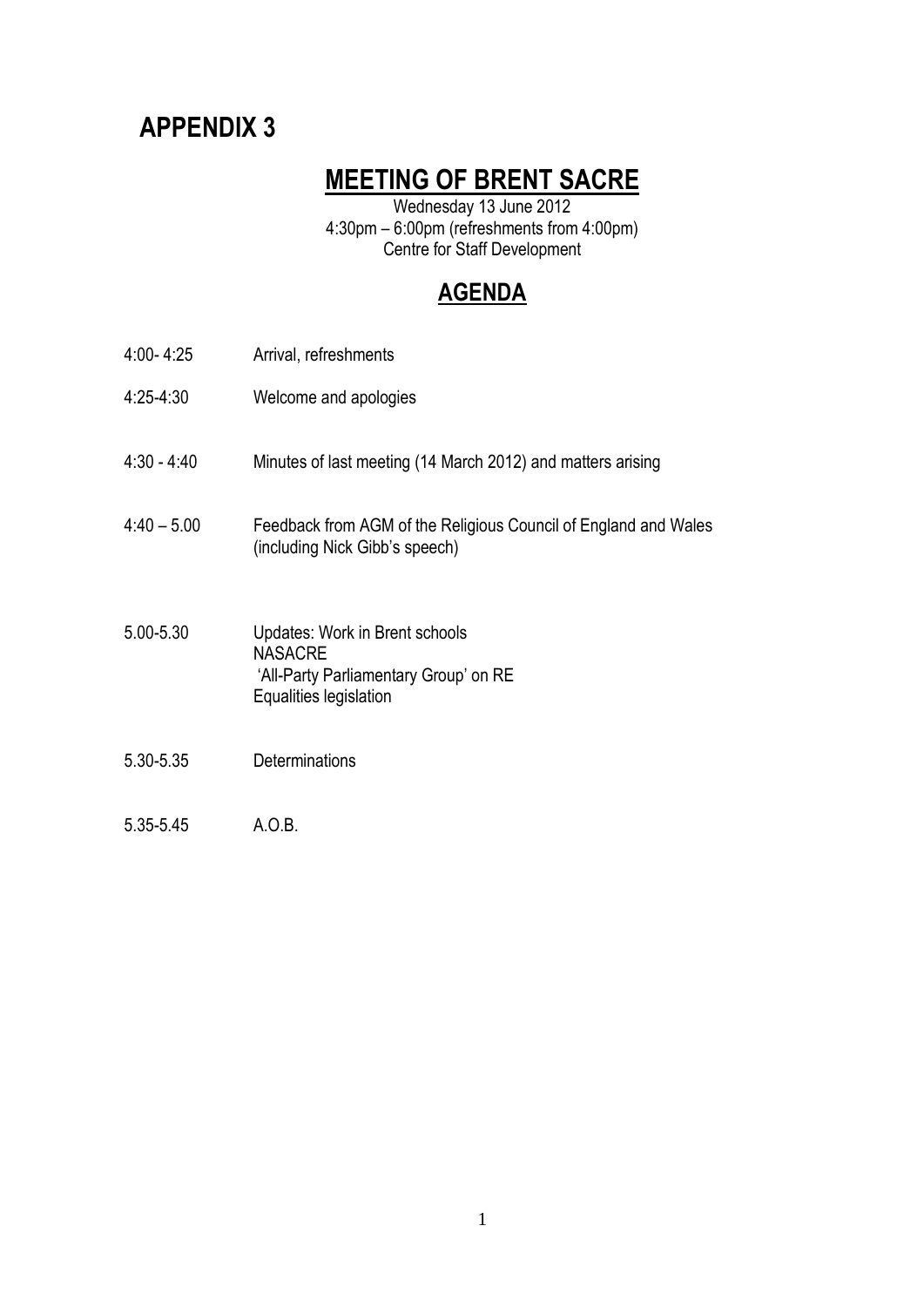### **MINUTES OF MEETING OF BRENT SACRE Wednesday 13th June 2012**

### **Attendees**

| .              |                                                                             |
|----------------|-----------------------------------------------------------------------------|
| <b>GROUP A</b> | Josh Kutchinsky, Alan Henness, Marlene Knepler, Deva Samaroo, Kamal Persaud |
| <b>GROUP B</b> | Jane Clist (part), Margaret Engler, Graham Marriner (part)                  |
| <b>GROUP C</b> |                                                                             |
| <b>GROUP D</b> | <b>Cllr Shafique Choudhary</b>                                              |
| Others         | Anthony Felsenstein, Roger Butler, Lesley Prior, Sherry-Ann Sorzano         |

### **Apologies**

Cllr Mary Daly, Rupa Monerawela, Cllr Bhagwanji Chohan, Valerie Boyd-Hellner

| 1. | <b>Welcome / Apologies</b>                                                                                                                                                                                                                                                                                                                                                                                                                                                                                                                                                                                                                   |                                                                                                                                                                                                                             |
|----|----------------------------------------------------------------------------------------------------------------------------------------------------------------------------------------------------------------------------------------------------------------------------------------------------------------------------------------------------------------------------------------------------------------------------------------------------------------------------------------------------------------------------------------------------------------------------------------------------------------------------------------------|-----------------------------------------------------------------------------------------------------------------------------------------------------------------------------------------------------------------------------|
|    | Josh welcomed all present.<br>$\bullet$                                                                                                                                                                                                                                                                                                                                                                                                                                                                                                                                                                                                      |                                                                                                                                                                                                                             |
|    | Apologies given as listed above.<br>$\bullet$                                                                                                                                                                                                                                                                                                                                                                                                                                                                                                                                                                                                |                                                                                                                                                                                                                             |
| 2. | Minutes of the last meeting and matters arising                                                                                                                                                                                                                                                                                                                                                                                                                                                                                                                                                                                              |                                                                                                                                                                                                                             |
|    | Brent Youth Parliament (BYP) attending SACRE meetings: Anthony informed the meeting<br>$\bullet$<br>that Renata Chavda is now on maternity leave and Eve Baker, senior staff member for Youth<br>and Connexions is now covering her absence.                                                                                                                                                                                                                                                                                                                                                                                                 | Anthony to make<br>contact with Eve<br>Baker.                                                                                                                                                                               |
|    | Anthony - all schools have been sent the letter inviting them to communicate with Brent<br>٠<br>SACRE should they wish to have a speaker from any of the denominations or belief systems<br>represented on SACRE.                                                                                                                                                                                                                                                                                                                                                                                                                            |                                                                                                                                                                                                                             |
|    | Sherry - query raised by Cllr Choudhary regarding the availability of a list of places of worship<br>٠<br>or other organisations which schools can contact to arrange visits. An initial list has been<br>drawn up and circulated to SACRE members. Members were asked to send additional<br>information so that the list can be as comprehensive as possible.<br>SACRE membership - Sherry advised the meeting that the Baha'i co-opted member, Julie<br>٠<br>Lewin has resigned from SACRE due to other work commitments. There are now 4 vacancies<br>to be filled. 3 from Group B- Church of England, and 1 from Group A - Baha'i faith. | Marlene and Cllr<br>Choudhary to send<br>additional<br>information to<br>Sherry.<br>Sherry has contacted<br>to Diocese and is<br>awaiting a response.<br>Sherry to contact the<br>Baha'i community to<br>get a replacement. |
| 3. | Feedback from AGM of the Religious Education Council of England (REC) and Wales<br>(including Nick Gibb's speech)                                                                                                                                                                                                                                                                                                                                                                                                                                                                                                                            |                                                                                                                                                                                                                             |
|    | The REC's annual general meeting took place on May 3rd. It was attended by Roger Butler<br>٠<br>and Lesley Prior. Roger gave a brief update:                                                                                                                                                                                                                                                                                                                                                                                                                                                                                                 |                                                                                                                                                                                                                             |
|    | The guest speaker was Nick Gibb, Schools Minister (a copy of this speech has been<br>$\circ$<br>emailed to SACRE). His presence at the meeting demonstrated a willingness on<br>government's part to engage with the REC.                                                                                                                                                                                                                                                                                                                                                                                                                    |                                                                                                                                                                                                                             |
|    | Elections for the members of the board of the REC were held and Aliya Azam, who<br>$\circ$<br>sits on Brent SACRE, has been elected as one of the members of the board.<br>Josh enquired about the general mood at the meeting regarding RE and Roger<br>$\circ$                                                                                                                                                                                                                                                                                                                                                                             |                                                                                                                                                                                                                             |
|    | replied that the mood was a positive one. Nick Gibb's speech conveyed a sense of<br>optimism that although government is not allocating any funding towards RE, they                                                                                                                                                                                                                                                                                                                                                                                                                                                                         |                                                                                                                                                                                                                             |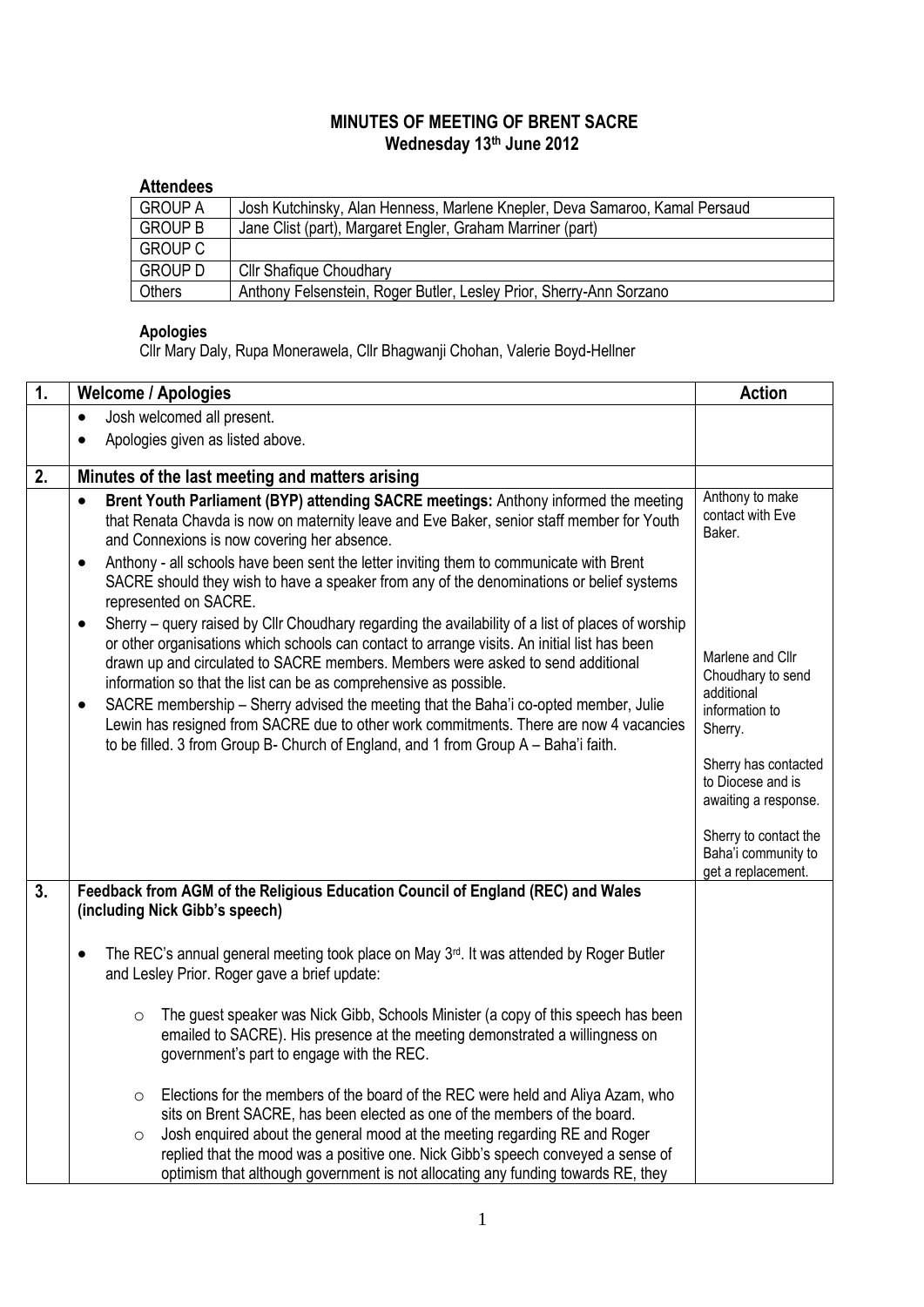|    | are willing to work with groups such as the REC.<br>Roger also highlighted that the REC has a remarkably wide-ranging membership,<br>$\circ$                                             |  |
|----|------------------------------------------------------------------------------------------------------------------------------------------------------------------------------------------|--|
|    | having, for example recently received into membership such groups as the Church<br>of Jesus Christ of Latter-Day Saints (Mormons) and the Accord Coalition (which                        |  |
|    | includes religious groups, humanists, teachers, trade unionists, educationalists and                                                                                                     |  |
|    | civil rights activists, working together for inclusive education).                                                                                                                       |  |
| 3. | <b>Updates - Work in Brent schools and NASACRE</b>                                                                                                                                       |  |
|    | Lesley informed the meeting that she is continuing to meet with Primary RE Coordinators<br>$\bullet$                                                                                     |  |
|    | once per term at the CSD. Meetings are well attended and staff appreciate the opportunity to<br>network and share practice.                                                              |  |
|    | Lesley has also been getting additional requests to go into schools to provide RE support in<br>$\bullet$                                                                                |  |
|    | areas such as collective worship.                                                                                                                                                        |  |
|    | There are no primary academies in Brent at this point in time, therefore support for primary<br>٠<br>schools is ongoing.                                                                 |  |
|    | <b>Academies and RE</b>                                                                                                                                                                  |  |
|    | NASACRE will be sending out a leaflet to all academies encouraging them to maintain<br>٠                                                                                                 |  |
|    | contact with SACREs. The leaflet is expected to highlight the benefits to academies for<br>maintaining this contact; benefits include continuity and progression for students. It would  |  |
|    | also be very useful for schools to use the agreed syllabus of their own area, or borough, as it                                                                                          |  |
|    | will speak to the unique features within that borough. Lesley added that there is no reason<br>why teachers from academies cannot join SACREs. The only proviso of membership is that    |  |
|    | teachers should be either accredited members of teaching associations or be co-opted                                                                                                     |  |
|    | members.<br>Lesley suggested that academies could be directed to the NASACRE website as a source of<br>$\bullet$                                                                         |  |
|    | information and added that SACRE can encourage academies to join, listing all the                                                                                                        |  |
|    | advantages that would benefit them. She cited an example in Hounslow which has a teacher                                                                                                 |  |
|    | from an academy as a member of its SACRE.<br>Anthony added that relations between the LA and academies is a positive one. Although most<br>٠                                             |  |
|    | academies are secondary, they tend to work as a larger group e.g. the Ark Academy. There is                                                                                              |  |
|    | a group of secondary headteachers and should SACRE which to raise an issue, this would be<br>the forum to initiate or invite them to attend a SACRE meeting.                             |  |
|    | Josh suggested that Brent SACRE could engage with academies to find out how they deliver<br>٠                                                                                            |  |
|    | RE in their individual schools.                                                                                                                                                          |  |
|    | Roger suggested that in times past, this SACRE has contacted various schools to ask them<br>٠<br>whether they would be interested in hosting a SACRE meeting, and this approach could be |  |
|    | used as a means of engaging with academies.                                                                                                                                              |  |
|    | Marlene stated that she visited the Ark Academy on 3 occasions to speak about Judaism<br>$\bullet$                                                                                       |  |
|    | during RE. She was very impressed with the preparatory work done by the pupils and<br>teachers despite the fact that no Jewish children attend the school. So this is showing that       |  |
|    | some work is being done in RE.                                                                                                                                                           |  |
|    | Roger – Nick Gibb, in response to a question from a member of the audience, stated that<br>even if a local authority has no schools which would fall under a SACRE, the authority has a  |  |
|    | statutory obligation to have a SACRE and an agreed syllabus. The agreed syllabus should be                                                                                               |  |
|    | used as a benchmark for all schools; and if an academy without a religious foundation does                                                                                               |  |
|    | not have a superior RE programme to that offered by the local agreed syllabus then it should<br>be using that agreed syllabus.                                                           |  |
|    | It was suggested that it could be considered a 'marketing point' for SACRE targeted at<br>٠                                                                                              |  |
|    | academies if they had an agreed syllabus which contains schemes of work.                                                                                                                 |  |
|    | Lesley advised that if a SACRE has a product, either a scheme of work or an agreed<br>٠<br>syllabus, it must be clear whether the agreed syllabus contains only guidance or whether it   |  |
|    | should include units of work/ schemes of work, which would make it more valuable to schools.                                                                                             |  |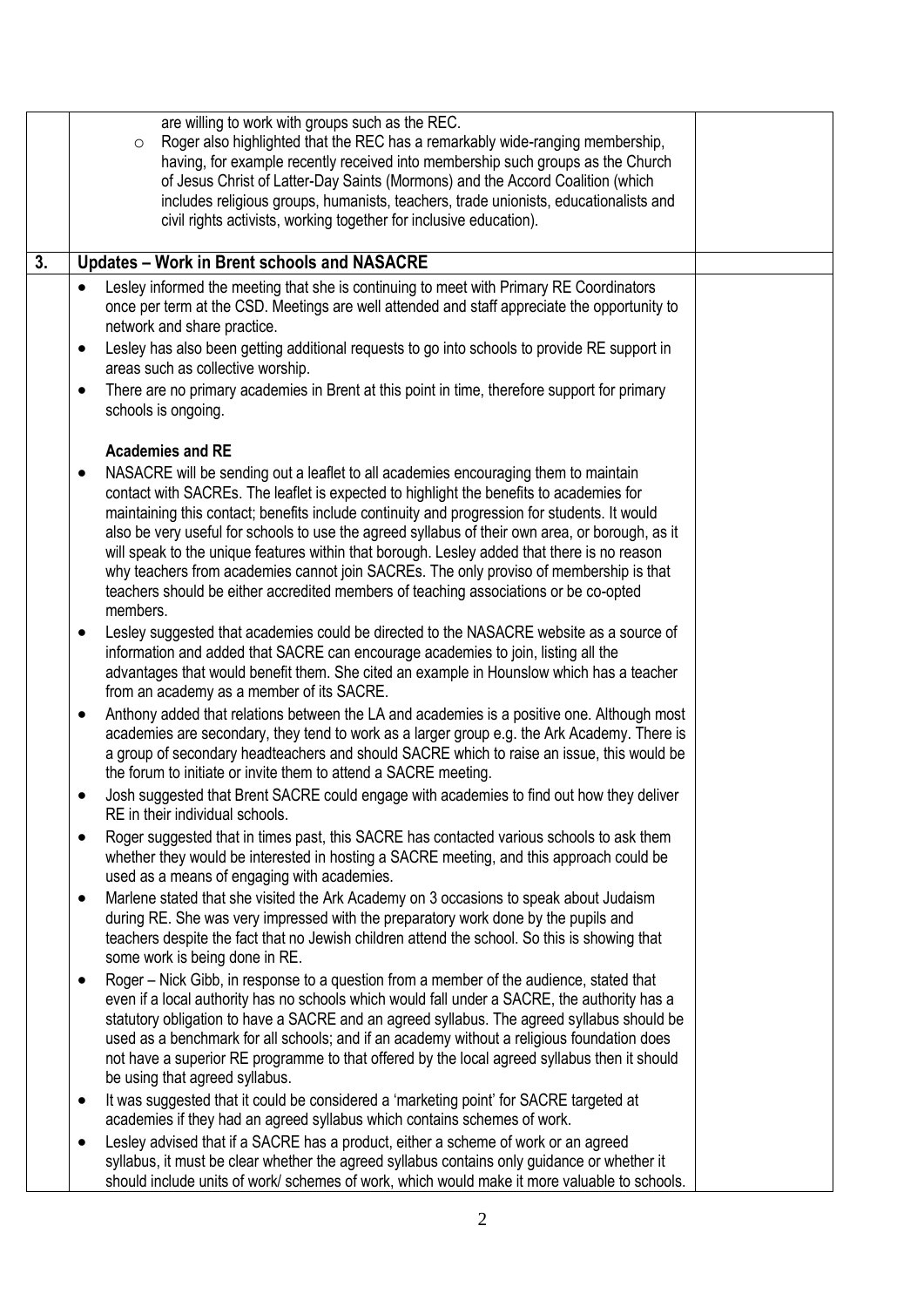|    |           | Josh added that Brent has always been seen as forerunners in the area of the running of it's<br>SACRE as well as its agreed syllabus. Perhaps this could be capitalised as a marketing point<br>for the future as well.                                                                                                                                                                                                                                                                                                                                                                                                                                         |                                                                                                                                       |  |  |  |  |  |
|----|-----------|-----------------------------------------------------------------------------------------------------------------------------------------------------------------------------------------------------------------------------------------------------------------------------------------------------------------------------------------------------------------------------------------------------------------------------------------------------------------------------------------------------------------------------------------------------------------------------------------------------------------------------------------------------------------|---------------------------------------------------------------------------------------------------------------------------------------|--|--|--|--|--|
|    |           | All-Party Parliamentary Group' on RE                                                                                                                                                                                                                                                                                                                                                                                                                                                                                                                                                                                                                            |                                                                                                                                       |  |  |  |  |  |
|    |           | Roger explained the background of this group as having arisen out of last year's unsuccessful<br>campaign to have RE included as a subject in the so-called English Baccalaureate (EBacc.)<br>Stephen Lloyd, Lib Dem MP for Eastbourne and Willingdon, who tabled an early day motion<br>calling for RE to be included in the EBacc which attracted 115 signatures, is to be the Chair of<br>the APPG which held its inaugural AGM at the Houses of Parliament on June 11 <sup>th</sup> . Roger<br>gave an explanation of what the APPG hope to accomplish and added that the APPG could<br>act as a point of contact or liaison between Parliament and SACREs. |                                                                                                                                       |  |  |  |  |  |
|    |           | <b>Equalities legislation - Anthony</b>                                                                                                                                                                                                                                                                                                                                                                                                                                                                                                                                                                                                                         |                                                                                                                                       |  |  |  |  |  |
|    |           | Schools now have a general duty towards equality as well as more specific duties which may<br>of interest to Brent SACRE. The Equality Act 2010 lists actions and behaviours which are<br>considered unlawful.                                                                                                                                                                                                                                                                                                                                                                                                                                                  | Refer to the<br>document 'Equality<br>Act 2010.                                                                                       |  |  |  |  |  |
|    | $\bullet$ | Among these actions and behaviours is 'harassment related to a protected characteristic'.<br>Protected characteristics refer to a person's identity. Treating a person less favourably<br>because they have one or more of these characteristics would be discriminatory. Religion and<br>belief is one of these characteristics.                                                                                                                                                                                                                                                                                                                               |                                                                                                                                       |  |  |  |  |  |
|    | ٠         | The new Ofsted inspection framework makes it clear that equality and diversity should be<br>reflected in every aspect of school life and will be considered as part of all inspection<br>judgements.                                                                                                                                                                                                                                                                                                                                                                                                                                                            | Anthony to send the<br>full Equality Act<br>guidance to SACRE                                                                         |  |  |  |  |  |
|    | ٠         | Schools must identify equality objectives which are targeted at specific groups.                                                                                                                                                                                                                                                                                                                                                                                                                                                                                                                                                                                | members.                                                                                                                              |  |  |  |  |  |
|    | ٠         | SACRE members expressed an interest in reading the full Equality Act guidance.                                                                                                                                                                                                                                                                                                                                                                                                                                                                                                                                                                                  |                                                                                                                                       |  |  |  |  |  |
| 4. |           | <b>Determinations</b>                                                                                                                                                                                                                                                                                                                                                                                                                                                                                                                                                                                                                                           |                                                                                                                                       |  |  |  |  |  |
|    | ٠         | Sherry gave an update on the status of Determinations stating that there are currently 12<br>schools whose determinations have expired; 3 of these are now academies: Claremont High,<br>Crest Boys' and Crest Girls'. Sherry reminded those present that a decision had been taken<br>at a previous meeting that a letter from either the Chair, or the local authority should be sent<br>to these schools (not academies). The meeting was also reminded that the process of<br>applying for a determination would be looked at, with a view of simplifying the process, as this<br>may be one of the determining factors as to why schools have not renewed. | Refer to document<br>entitled<br>'Determinations'<br>which list all the<br>current and expired<br>determinations in<br>Brent schools. |  |  |  |  |  |
|    | ٠         | Josh stated that perhaps SACRE should inform schools that by not having a determination,<br>they are, in fact, taking a decision to provide worship that is 'wholly or broadly of a Christian<br>nature'.                                                                                                                                                                                                                                                                                                                                                                                                                                                       |                                                                                                                                       |  |  |  |  |  |
|    | ٠         | The matter was further discussed and Lesley advised that Brent's process of applying for a<br>determination is very similar to that of Hounslow. It was decided that the current process will<br>remain.                                                                                                                                                                                                                                                                                                                                                                                                                                                        |                                                                                                                                       |  |  |  |  |  |
|    | ٠         | The point was also made that schools which do not have a determination are not monitored to<br>ensure that they are providing worship that is 'wholly or broadly of a Christian nature', nor are<br>their collective worship policies checked.                                                                                                                                                                                                                                                                                                                                                                                                                  |                                                                                                                                       |  |  |  |  |  |
|    | ٠         | At the last meeting it was mentioned that whilst determinations are a 'legal' requirement, if<br>a community school wishes to depart from worship that is 'wholly or mainly of a broadly<br>Christian nature, this statutory requirement is not currently being effectively policed and so<br>schools may conclude that they do not need to bother renewing their determinations.                                                                                                                                                                                                                                                                               |                                                                                                                                       |  |  |  |  |  |
|    | ٠         | It was suggested that a letter go out to schools inviting them, if providing worship mainly of a<br>Christian nature is not for them, to apply for a determination. The letter should point out that if<br>they do not have a determination and do not provide collective worship of a 'wholly or mainly                                                                                                                                                                                                                                                                                                                                                        |                                                                                                                                       |  |  |  |  |  |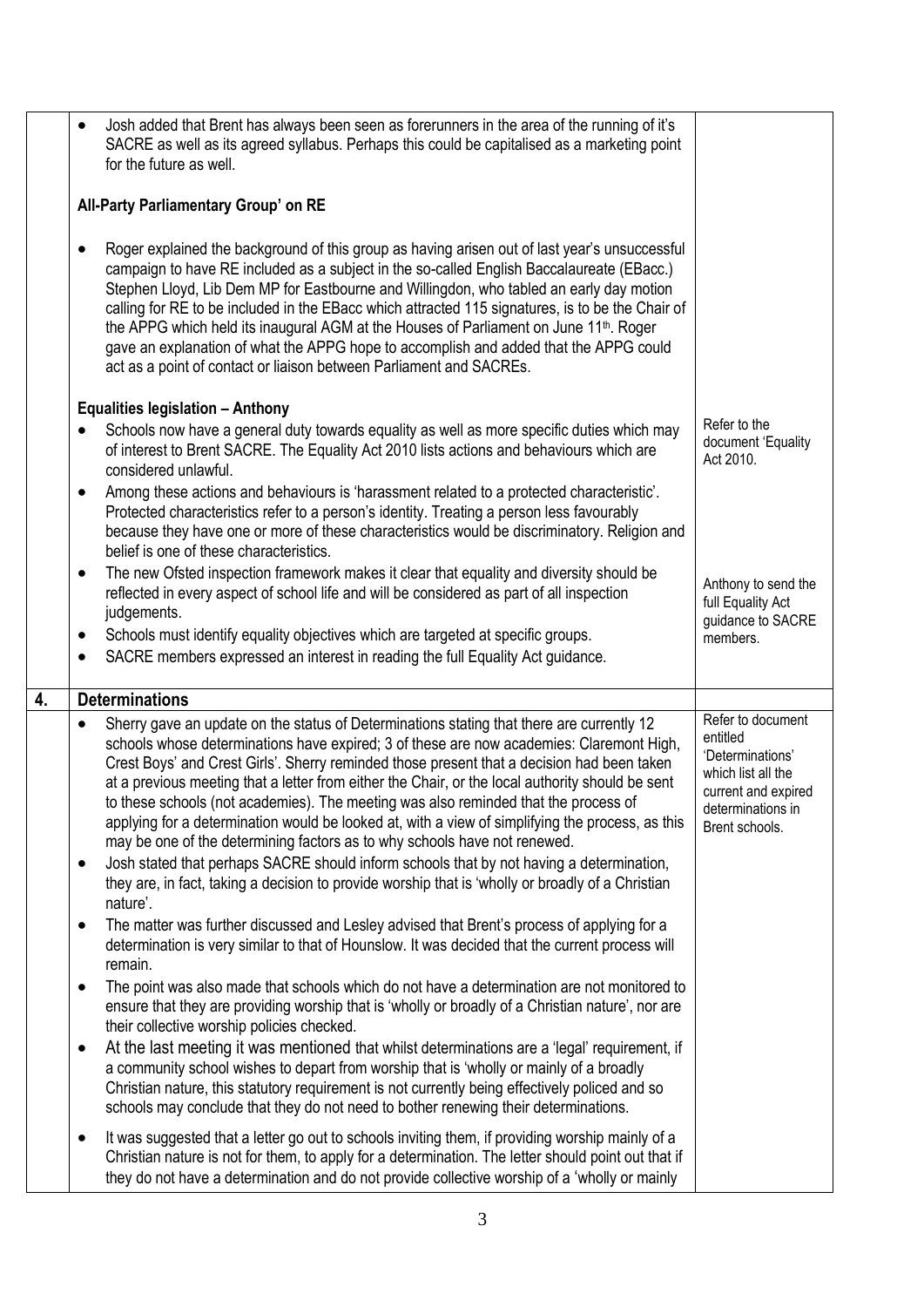|    | of a broadly Christian nature,' then they are breaking the law, but that SACRE is available to<br>advise and help. The main idea is that this should be seen as an opportunity for engagement<br>and not a threat.<br>It was agreed that the letter should come from the local authority.<br>$\bullet$           | Anthony to draft<br>letter to go out to<br>schools. |
|----|------------------------------------------------------------------------------------------------------------------------------------------------------------------------------------------------------------------------------------------------------------------------------------------------------------------|-----------------------------------------------------|
| 5. | <b>AOB</b>                                                                                                                                                                                                                                                                                                       |                                                     |
|    | <b>RE</b> newsletter                                                                                                                                                                                                                                                                                             |                                                     |
|    | Margaret thanked Lesley for the primary and secondary newsletters. She was impressed by<br>$\bullet$<br>their content and found the information very useful.                                                                                                                                                     |                                                     |
|    | Contact by members of the Baha'i faith                                                                                                                                                                                                                                                                           |                                                     |
|    | Lesley informed the meeting that she has been approached by members of the Baha'i faith<br>$\bullet$<br>who would like to begin visiting schools to talk about their religion. Lesley stated that she may<br>invite the person to attend one of the RE coordinators' meetings to speak to staff from<br>schools. |                                                     |
|    | <b>DATES OF MEETINGS FOR 2012-13</b>                                                                                                                                                                                                                                                                             |                                                     |
|    | Venue: Centre for Staff Development, Brentfield Road NW10 8HE                                                                                                                                                                                                                                                    |                                                     |
|    | Wednesday 17 <sup>th</sup> October 2012                                                                                                                                                                                                                                                                          |                                                     |
|    | Wednesday 13th March 2013                                                                                                                                                                                                                                                                                        |                                                     |
|    | Wednesday 19th June 2013                                                                                                                                                                                                                                                                                         |                                                     |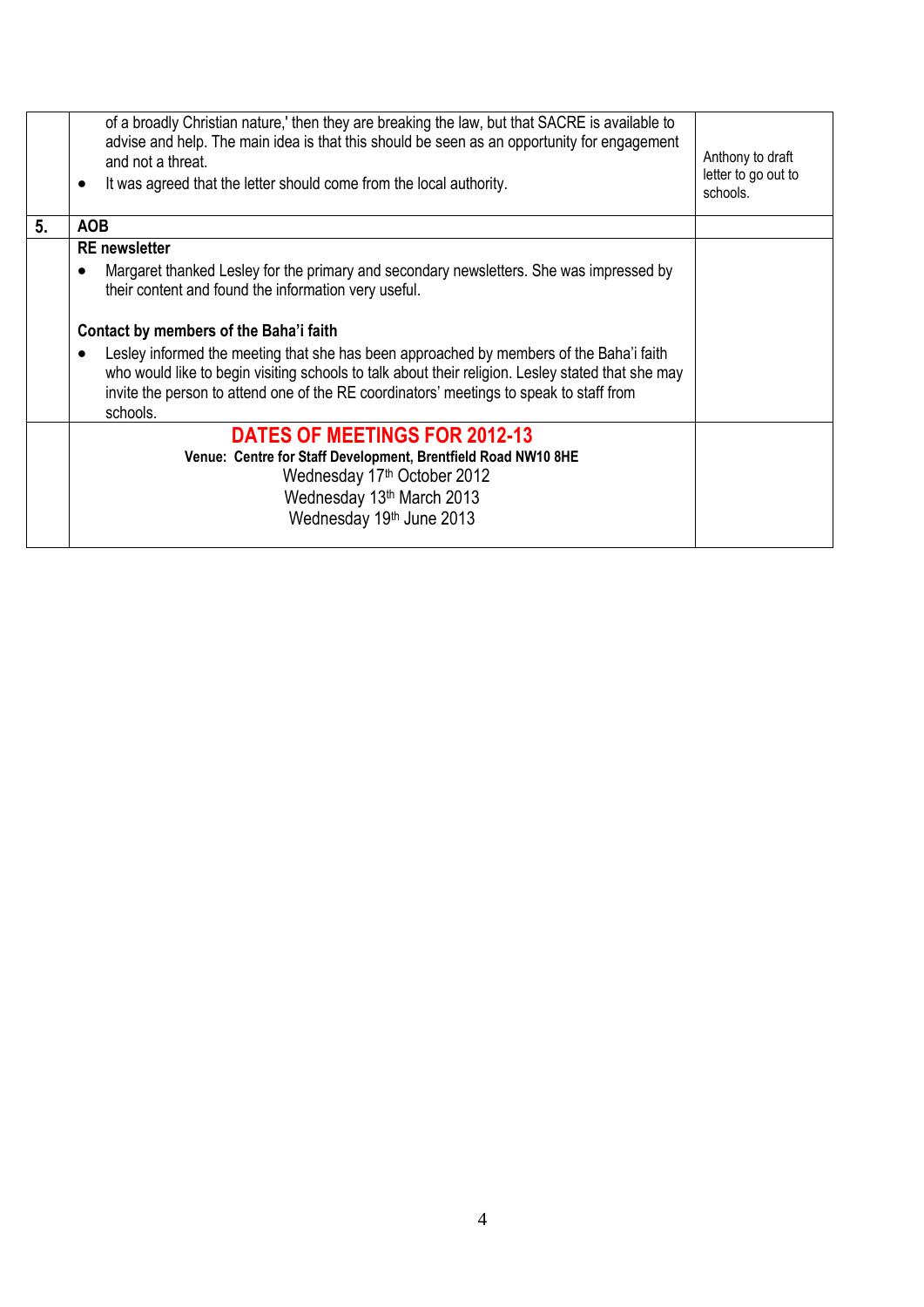| <b>Complete Members List 2011-12</b> |                                                     |            |                |                |  |  |  |
|--------------------------------------|-----------------------------------------------------|------------|----------------|----------------|--|--|--|
| <b>Groups</b>                        | <b>Denomination</b>                                 |            | Title Forename | <b>Surname</b> |  |  |  |
| Group A Baha'i                       |                                                     |            |                |                |  |  |  |
|                                      | Group A Buddhism                                    | Ms         | Rupa           | Monerawela     |  |  |  |
|                                      | Group A Free Churches (Methodist)                   |            |                |                |  |  |  |
|                                      | Group A Free Churches (United Reformed/Moravian)    | Mr         | Glen           | Warner         |  |  |  |
|                                      | Group A Greek Orthodox                              | <b>Mrs</b> | Andri          | Kyriakidis     |  |  |  |
|                                      | Group A Hinduism (Brent Hindu Samaj)                | Mr         | Deva           | Samaroo        |  |  |  |
|                                      | Group A Hinduism (Saiva Siddanta)                   | Mr         | S              | Swaminathan    |  |  |  |
|                                      | Group A Hinduism (Swaminarayan Hindu Mission)-VC Dr |            | Navin          | Swaminarayan   |  |  |  |
|                                      | Group A Hinduism (Vivekananda Centre)               | Mr         | Kamal          | Persaud        |  |  |  |
|                                      | Group A Humanism - Chair                            | Mr         | Josh           | Kutchinsky     |  |  |  |
|                                      | Group A Islam (Shi'a)                               | Ms         | Arzina         | Merali         |  |  |  |
|                                      | Group A Islam (Shi'a)                               | Mrs        | Aliya          | Azam           |  |  |  |
|                                      | Group A Islam (Sunni)                               | Mrs        | Basma          | El Shayyal     |  |  |  |
|                                      | Group A Islam (Sunni)                               |            |                |                |  |  |  |
| Group A Jainism                      |                                                     | Mr         | Manhar         | Mehta          |  |  |  |
|                                      | Group A Judaism (Orthodox)                          | <b>Mrs</b> | Marlene        | Knepler        |  |  |  |
|                                      | Group A Judaism (Reform)                            | Ms         | Valerie        | Boyd-Hellner   |  |  |  |
|                                      | <b>Group A Pentecostal Churches</b>                 |            |                |                |  |  |  |
|                                      | Group A Pentecostal Churches                        |            |                |                |  |  |  |
|                                      | Group A Rastafarianism                              | Mr         | Leroy          | Lindsay        |  |  |  |
|                                      | Group A Roman Catholicism                           |            |                |                |  |  |  |
|                                      | Group A Roman Catholicism                           |            |                |                |  |  |  |
| Group A Sikhism                      |                                                     | Mr         | Yoginder       | Singh Maini    |  |  |  |
|                                      | Group A Zoroastrianism                              |            |                |                |  |  |  |
|                                      | Group B Church of England                           |            |                |                |  |  |  |
|                                      | Group B Church of England                           |            |                |                |  |  |  |
|                                      | Group B Church of England                           |            | Rvd Margaret   | Engler         |  |  |  |
|                                      | Group B Church of England                           |            | Rvd Angela     | <b>Hopkins</b> |  |  |  |
|                                      | Group B Church of England                           | Mr         | Graham         | Marriner       |  |  |  |
|                                      | Group B Church of England                           | Mrs        | Jane           | Clist          |  |  |  |
|                                      | Group C Associations Representing Teachers          |            |                |                |  |  |  |
|                                      | <b>Group C Associations Representing Teachers</b>   | Ms         | Sarah          | <b>Black</b>   |  |  |  |
|                                      | Group C Associations Representing Teachers          | Mr         | Paul           | Cloves         |  |  |  |
|                                      | Group C Associations Representing Teachers          |            |                |                |  |  |  |
|                                      | Group C Associations Representing Teachers          |            |                |                |  |  |  |
|                                      | Group C Associations Representing Teachers          | Ms         | Michelle       | Anderson       |  |  |  |
|                                      | Group C Associations Representing Teachers          | Ms         | Marlene        | Downer         |  |  |  |
|                                      | Group C Associations Representing Teachers          | Mr         | Kishan         | Devani         |  |  |  |
|                                      | Group C Nominated by Brent Prim Schl HTs Grp        | Mrs        | Sophie         | Allen          |  |  |  |
|                                      | Group C Nominated by Brent Prim Schl HTs Grp        |            |                |                |  |  |  |
|                                      | Group C Nominated by Brent Prim Schl HTs Grp        | Ms         | Sian           | Davies         |  |  |  |
|                                      | Group D The Authority (Municipal Yr 12/13)          | Cllr       | Mary           | Daly           |  |  |  |
|                                      | Group D The Authority (Municipal Yr 12/13)          | Cllr       | Shafique       | Choudhary      |  |  |  |
|                                      | Group D The Authority (Municipal Yr 12/13)          | Cllr       | Bhagwanji      | Chohan         |  |  |  |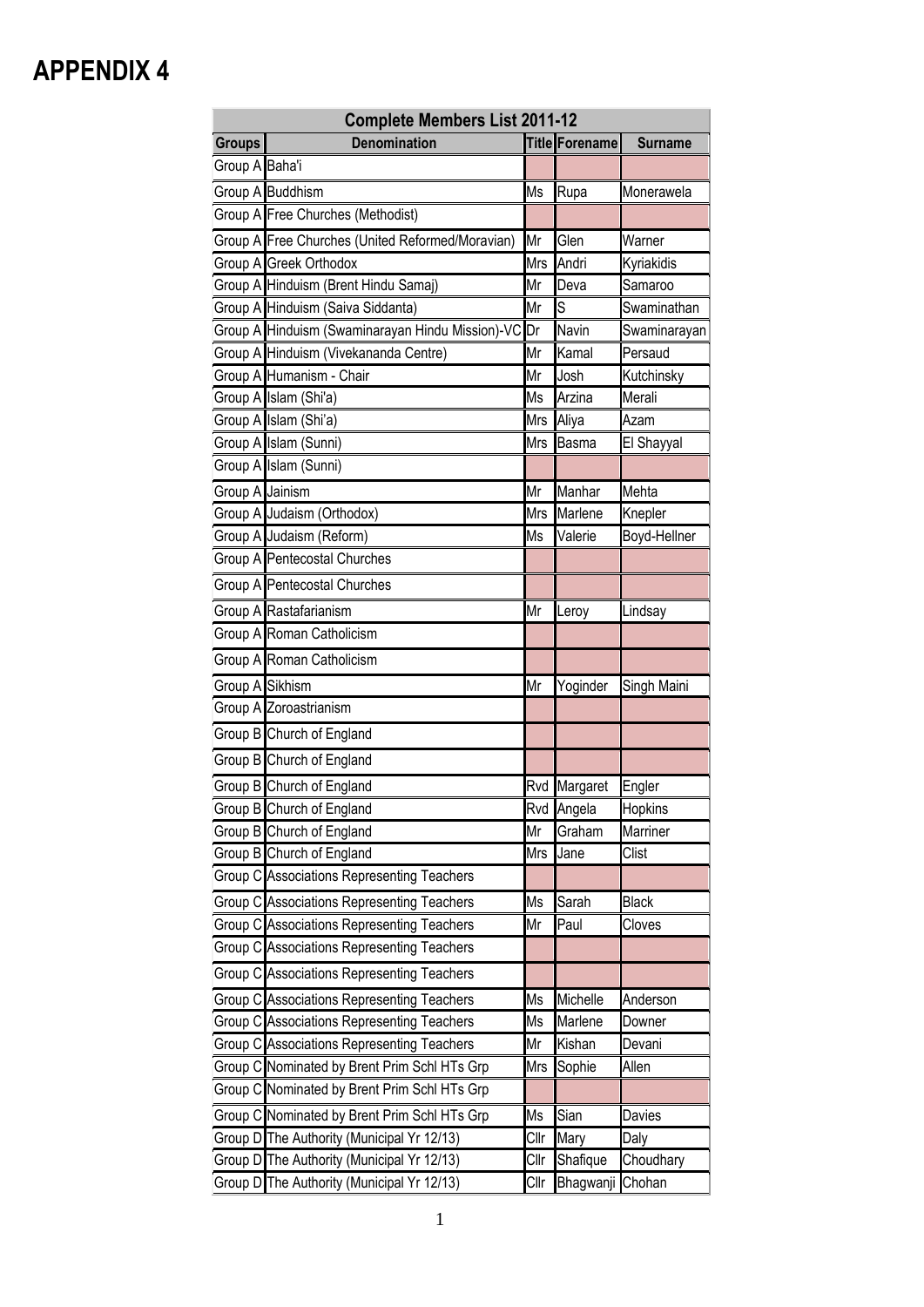

CHILDREN & FAMILIES Director: Dr Krutika Pau

Services to Schools Gwenneth Rickus Building 240-250 Brentfield Road London NW10 8HE

TEL: 020 8937 3297 FAX: 020 8937 3368 [Email: anthony.felsenstein@brent.gov.uk](mailto:Email:%20anthony.felsenstein@brent.gov.uk)

WEB: www.brent.gov.uk

11th October 2011

To: Headteachers of all primary and secondary schools

Dear Colleague,

### **Visits to places of worship and inviting speakers into schools to speak on religious topics**

Many schools in Brent enhance their religious education provision by incorporating into it either visits to places of worship or speakers from religious and belief communities.

Brent LA convenes a Standing Advisory Council of Religious Education (SACRE) with representatives of all the major religious traditions, and of Humanism, who would be happy to help you organise knowledgeable speakers to come into classes or assemblies, or to put you in touch with suitable places of worship to visit.

If you would like SACRE's help in relation to these matters, or advising you in any other way in relation to religious education, please contact the clerk to SACRE:

Sherry-Ann Sorzano Executive Assistant Services to Schools Gwenneth Rickus Building 240-250 Brentfield Road London, NW10 8HE Telephone: 020 8937 3365 Email: [sherry.sorzano@brent.gov.uk](mailto:maria.lane@brent.gov.uk)

Yours sincerely,

Unthing Febenstein

**Anthony Felsenstein Strategic Lead, Behaviour, Attendance and Wellbeing**

Cc: the RE Coordinator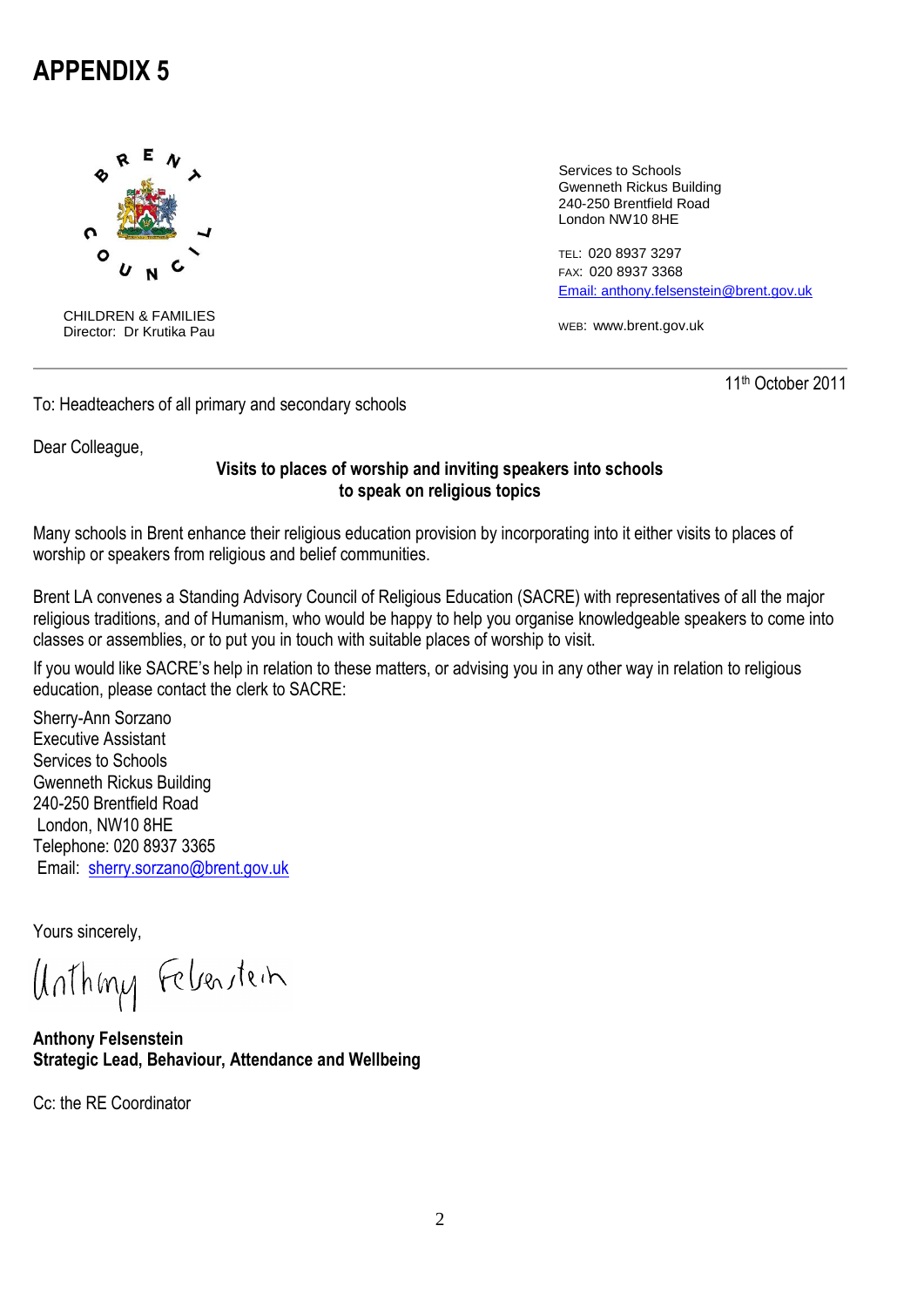

CHILDREN & FAMILIES Director: Dr Krutika Pau

Services to Schools Gwenneth Rickus Building 240-250 Brentfield Road London NW10 8HE

TEL: 020 8937 3297 FAX: 020 8937 3368 [Email: anthony.felsenstein@brent.gov.uk](mailto:Email:%20anthony.felsenstein@brent.gov.uk)

WEB: www.brent.gov.uk

09 July 2012

Name of Head School's address

Dear

#### **Application to LB of Brent SACRE for a consideration that Section 394(1) of the Education Act 1996 should be lifted in respect of the pupils of (NAME OF SCHOOL)**

Your school has a determination from SACRE which allows you to provide acts of collective worship following Brent SACRE's Model Approach. This determination expired on (expiration date).

As you know without a determination schools must provide acts of collective worship which are "wholly or mainly of a broadly Christian character". If you feel this is inappropriate for your school, and wish to apply for a renewal of the determination, please follow the procedures outlined in the enclosed information.

If you have any queries about collective worship, please contact: Roger Butler, Consultant to SACRE at the above address. Please send your application for determination to reach me at the above address, by the 30<sup>th</sup> September 2012, in time for the SACRE meeting in October 2012. You can also send your application by fax to 020 7937 3368 or email [sherry.sorzano@brent.gov.uk](mailto:sherry.sorzano@brent.gov.uk)

With best wishes.

Yours sincerely,

Sherry-Ann Sorzano Clerk to SACRE

T:\EiC\kate bevington\Beverley Pomells\SACRE\Expiration of Determination Letters\lettAF\_re determinations\_jul12-wembleypirmary#.docx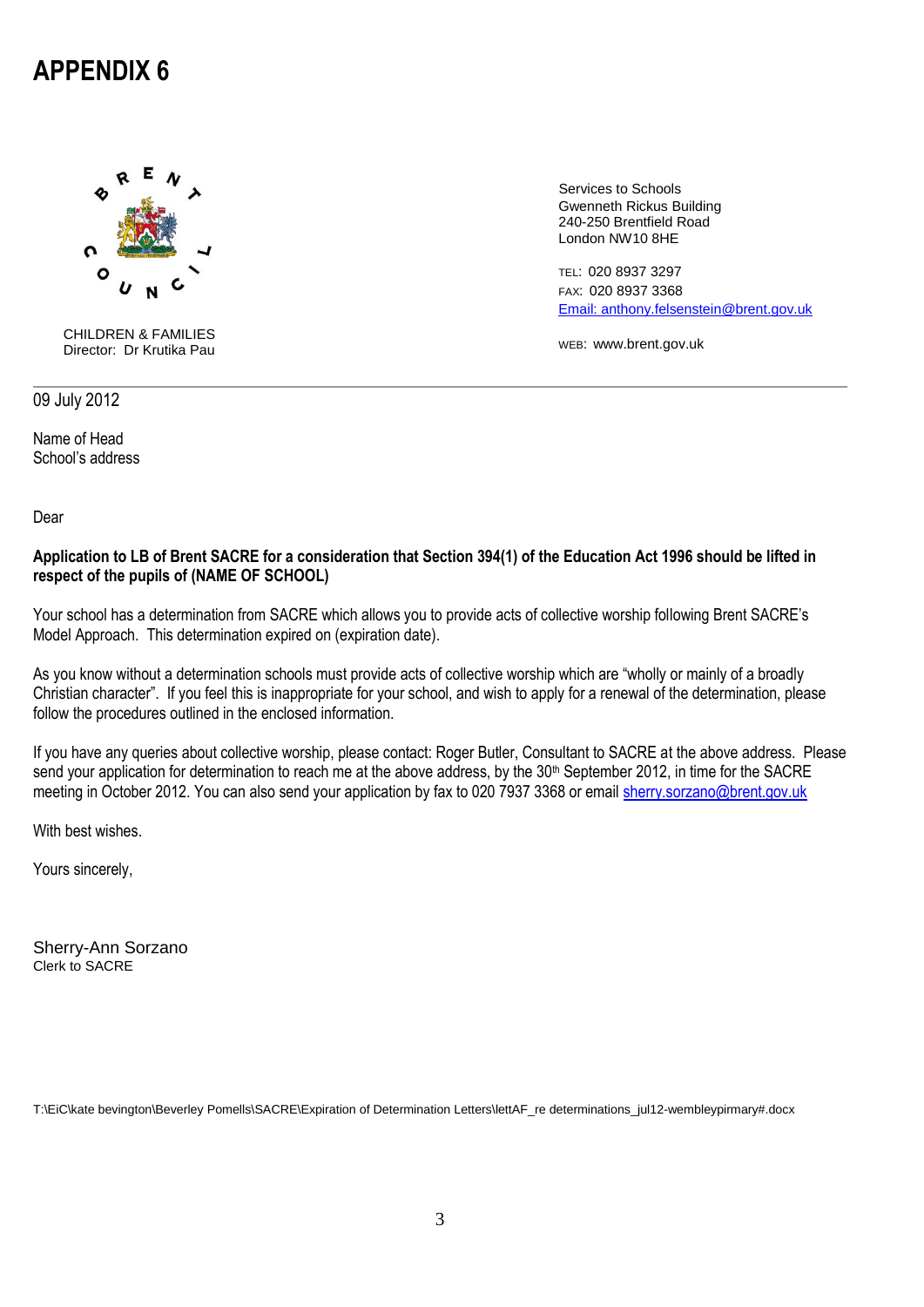## **Newsletter**









# PRIMARY Spring Term 2012

Dear Colleagues,

Welcome to the New Year and to the fifth edition of this RE Newsletter for Community Schools from the LDBS! I hope you will find it a useful way of keeping in touch and finding out about all the relevant courses, meetings and events which will be taking place each term.

**We are continuing to create a database of CONTACT DETAILS for all RE Coordinators in community schools, so do let us have yours as soon as possible if you have not already done so! Thank you!**

Please remember that if you require any help, advice or support with Religious Education (or Collective Worship) in your school I would be delighted to hear from you. Do not hesitate to contact me if you would like to make an appointment. I am able to:

- review and report on RE and/or CW in your school
- observe, support and work alongside individual teachers in the classroom
- lead INSET on RE and/or CW for all staff or smaller groups
- provide curriculum advice
- train staff in developing their own knowledge and understanding of the main world religions and belief systems featured in locally agreed syllabuses today
- help to draw up RE policy documents and/or units of work
- help to draw up CW policy documents, including applications for a 'determination' or determination' renewal
- assist in preparing for (or responding to) OFSTED inspection
- arrange school visits to places of worship and other relevant locations for field work in RE
- recommend appropriate resources
- deliver presentations on RE and/or CW to governors, parents and the wider school community
- advise on issues arising from the interface between religion and school life, for example in connection with diet and dress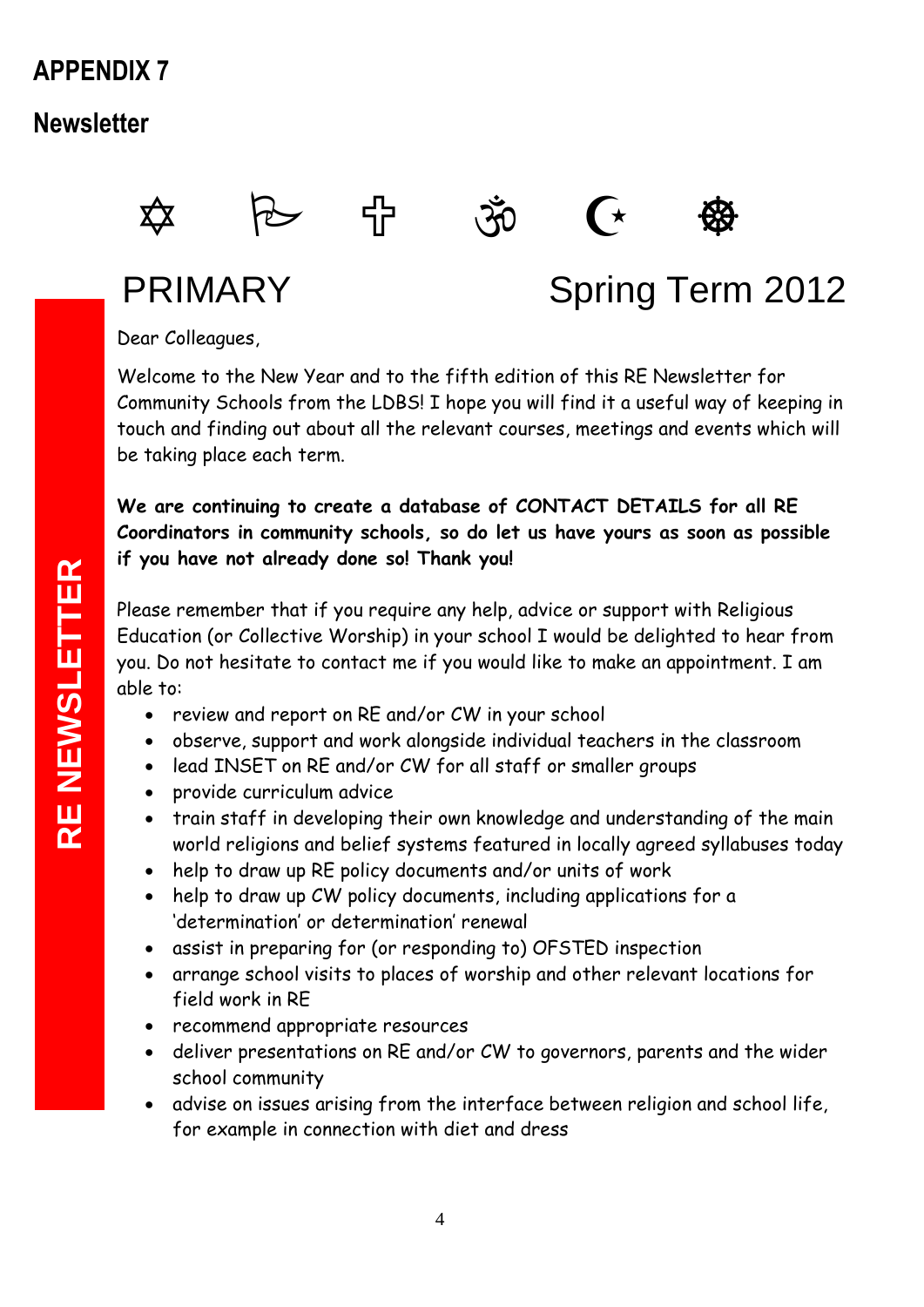## Professional Development Oppotunities

**Contact Details:** Lesley Prior, Adviser for RE in Community Schools London Diocesan Board for Schools 36 Causton Street London SW1P 4AU

Tel. No: 07808 761 148 E-mail: [lesley.prior@london.anglican.org](mailto:lesley.prior@london.anglican.org)



## **RE INSET Training Courses**

If you are an **RE Coordinator**, a **primary teacher** or another member of staff interested in developing your expertise in RE, I would like to draw your attention to the following one day courses:

### **Creative Approaches to RE in the Primary School**

**Date:** Tuesday 6th March 2012 **Time:** 9.30am to 3.30pm **Venue:** Conference Room, London Diocesan Board for Schools, 36 Causton Street, London SW1P 4AU **Cost:** £120 per person

This course will introduce a variety of different practical approaches to teaching and learning in this important subject area. Participants will have opportunities to evaluate these key strategies for promoting high quality RE. They will begin to understand the implications of such strategies for curriculum planning, delivery and resourcing and become aware of how they might be used to identify and support the needs of different learners. There will also be time to investigate how other colleagues can be encouraged to incorporate these techniques into their own curriculum planning.

### **Teaching through Text and Story in RE**

**Date:** Tuesday 20th March 2012

**Time:** 9.30am to 3.30pm

**Venue:** Conference Room, London Diocesan Board for Schools, 36 Causton Street, London SW1P 4AU **Cost:** £120 per person

In this course, teachers will be introduced to 'lectio divina', a method of engaging with Biblical texts taken from the Benedictine monastic tradition. Similar techniques from other world religions, such as Islam and Judaism will also be included. There will be opportunities to consider whether or not these pedagogical approaches can be transposed to a range of school settings and used with children from a variety of different faith backgrounds and world views. Participants will consider whether such approaches can allow new ways of teaching and learning in RE in order to promote spiritual competencies not framed by any one specific religion or belief system. A proposition will be made that Religious Education should be less a fast food product and more a slow food process, giving longer lasting nourishment not only to children, but also to their teachers.

### How to apply for a place:

To apply for a place on either of the INSET sessions please email Leanne Gowar at the LDBS on leanne.gowar@london.anglican.org or phone her on 020 7932 1159. Alternatively you can complete the individual flyers sent out to schools.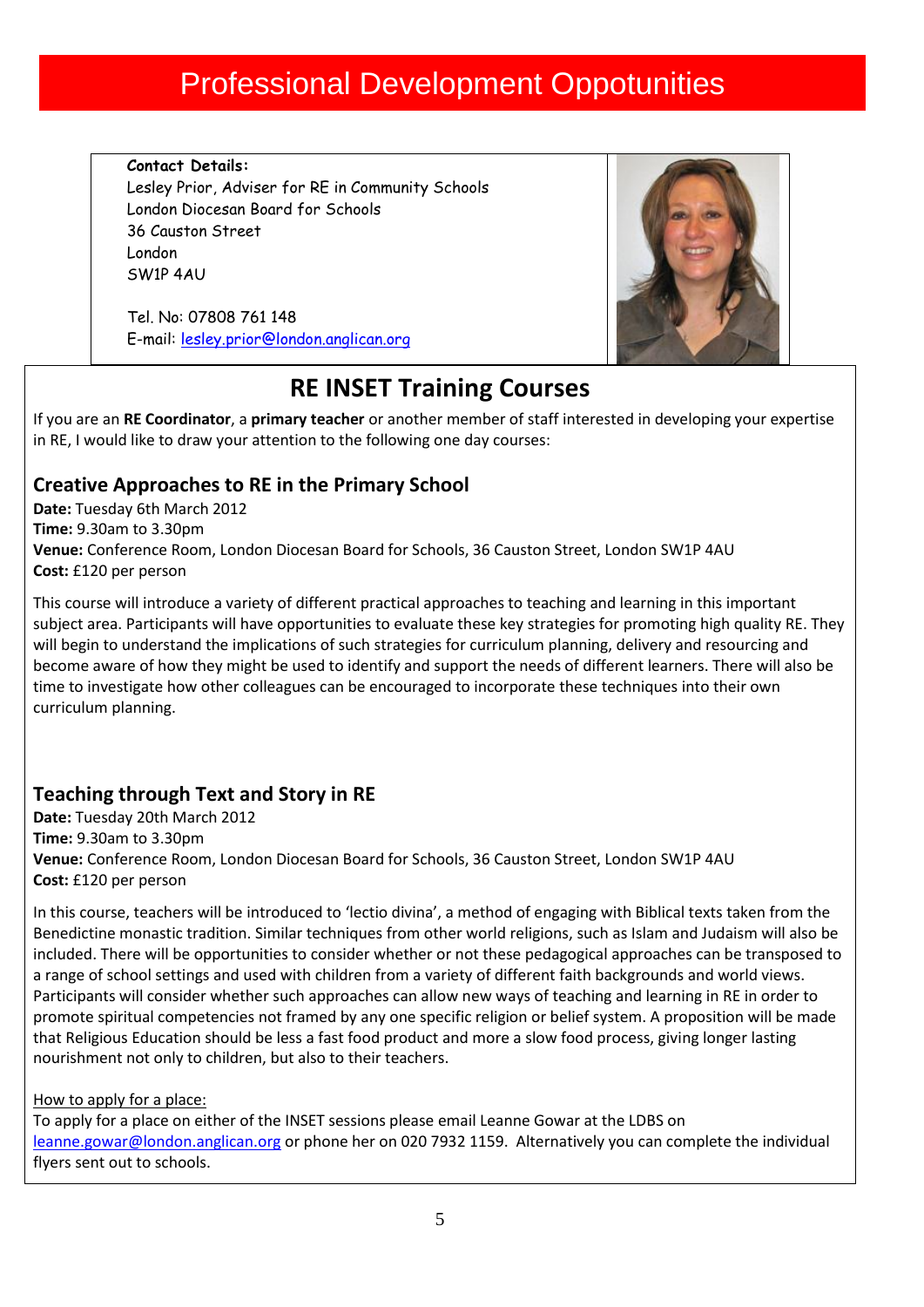### **Farmington Fellowships**

The Fellowships are for teachers of Religious Education in UK secondary schools, primary school RE Co-ordinators or other primary schoolteachers involved in teaching RE, and teachers of children with Special Educational Needs who are involved with RE. Headteachers who wish to undertake research into either Religious Education or Values Education are also eligible to apply.

Fellows are free to study any aspect of Religious Education they wish but preference will be given to applicants whose work can be seen to be of direct value to the teaching of RE in schools. Occasionally, the Institute, in conjunction with one of its partner universities or colleges, may advertise for an RE teacher to undertake research on a specific topic which is relevant to RE.

The Fellowship will cover the cost of tuition, board and lodging where appropriate, essential local travel and, by negotiation with the school, the salary of a replacement teacher up to point6 of the main pay scale.

See this link for more details[: http://www.retoday.org.uk/media/display/Fellowship\\_Leaflet\\_2012-13.pdf](http://www.retoday.org.uk/media/display/Fellowship_Leaflet_2012-13.pdf)

### **The St. Gabriel's Teachers Weekend**

This will be held at Wokefield Park Conference Centre on the weekend of 29th-30th September 2012. Funded by the St Gabriel's Trust, the conference is **free** to those teachers chosen to attend. The conference theme will be "From Here to Outstanding – Pushing the Boundaries for RE" and will provide professional development and discussion on the key issues in religious education today.

This weekend will create space for colleagues to engage and emerge confident in pushing the boundaries for outstanding RE. There are as many opportunities to reshape the subject as there are challenges. To register an interest in being invited to the conference, teachers are advised to contact Jessie Sim at the Culham Institute [jessie@culham.ac.uk](mailto:jessie@culham.ac.uk)

## Teaching RE

### **Resources**

### **New Articles of Faith Catalogue**

At Articles of Faith you will find lots of the resources you need to teach Religious Education in the Foundation Stage, Key Stage 1 and Key Stage 2. From genuine religious artefacts sourced from all over the world, to books, CDs, DVDs and more, this really is a one-stop shop for teaching about the six major world faiths and beyond!

Whether you are an RE teacher looking for inspiration and want to develop a more exciting, hands-on approach to your teaching, or you are looking for something in particular, you will find that [www.articlesoffaith.co.uk](http://www.articlesoffaith.co.uk/) is the right place. If you can't find what you're looking for, contact a member of staff who will try to source it for you.

You can browse through the product selection either through the interactive flipbook or by clicking into the product sections down the left hand side, and providing an email of your requirements. If you prefer to flick through a catalogue during your lunch break, request a copy and they will send one out to you free of charge.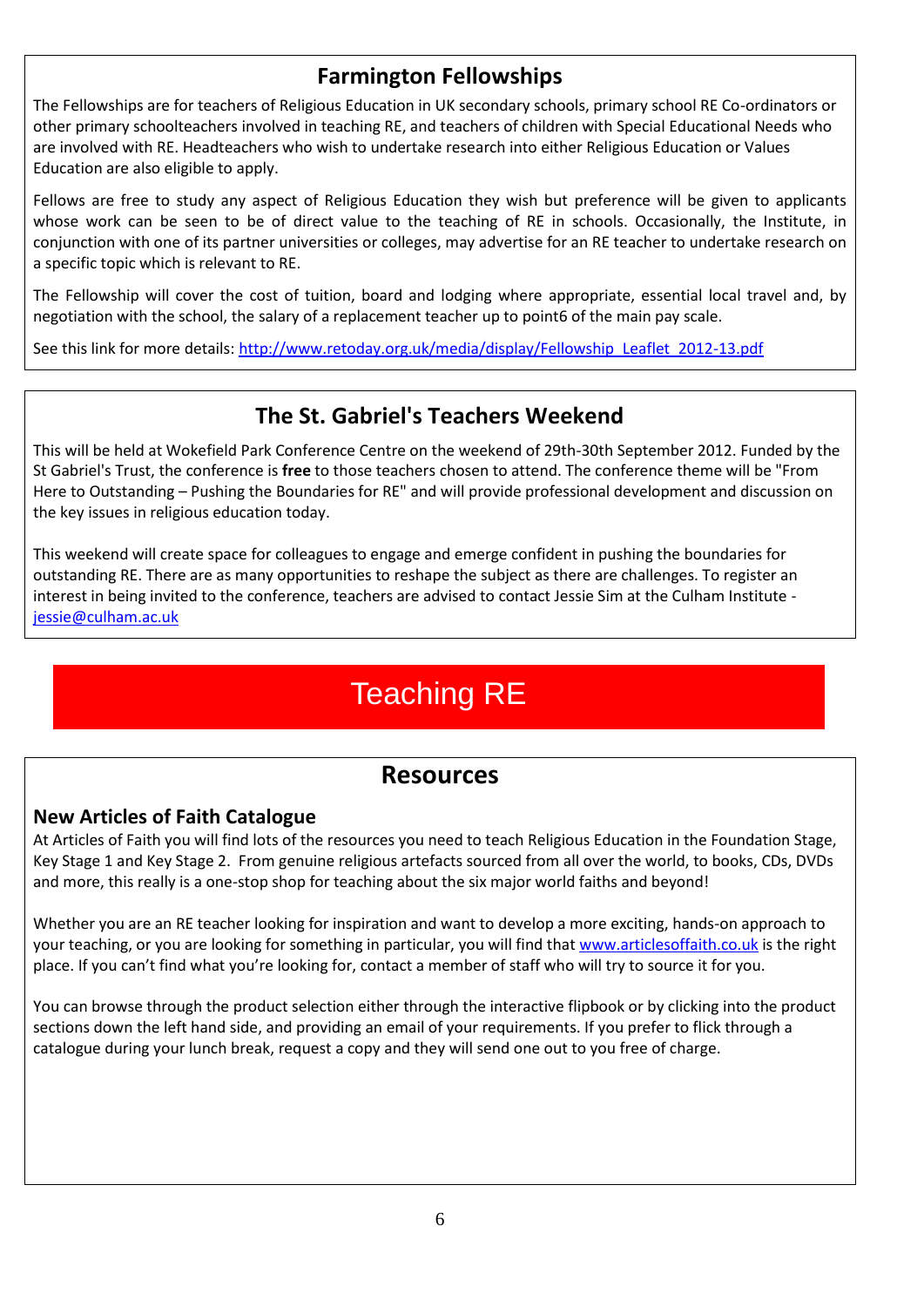### **Resources for RE in the Early Years from Books@Press**

This range of books and accompanying resources supports:

- Religious Education
- Literacy
- SEALThemes
- Spiritual, Moral, Social and Cultural awareness
- Personal, Social and Emotional Development in the EYFS
- Numeracy (within the Muslim story resource packs)

Specialists in RE and Early Years have worked together to meet the needs of teachers and pupils to make these areas of the curriculum easily accessible, meaningful and fun! Download some free teachers' support material and perhaps save yourself hours of planning time!

The comprehensive teachers' support materials provides a wealth of activity suggestions linked to each of the resources. Each activity suggestion is linked to the areas of learning for the EYFS curriculum. They illustrate how these resources can support a range of popular topics and how the beliefs and culture element of the Early Years curriculum can be easily included in a cross-curricular approach.

*See:<http://www.booksatpress.co.uk/index.html> for details.*

## **Advice on arranging RE School Visits**

### **Guidance on Religious Believers Visiting Schools**

NATRE's (National Association of Teachers of RE's) guidance and code of conduct for religious believers visiting schools is a very popular resource and contains much useful advice. Please contact Lesley Prior at: [lesley.prior@london.anglican.org](mailto:lesley.prior@london.anglican.org) if you would like a free copy!

## **Religious Festivals / Events**

### **Calendar of Religious Festivals**

The Shap Calendar of Religious Festivals is an invaluable resource for the teaching profession, students, businesses, chaplaincies, those in health care and public services, to name but a few. It is recognised as the most accurate and most informative calendar on the market.

It provides:

- 3 A4 sheets which can be printed and laminated
- A brief description of each religious festival
- An overview of 18 months from July of one year to December of the next
- Details on 12 different faith's festivals from Baha'i to Zoroastrianism (Parsee) and including Buddhism, Christianity, Islam, Hinduism, Judaism and Sikhism
- Beautiful images from David Rose for you to print and use in the classroom as a stimulus for discussion and investigative activities.

The cost of the email version, along with the booklet and 12 photos from David Rose will be £3.50. This is available now from[: http://www.shapworkingparty.org.uk/calendar.html](http://www.shapworkingparty.org.uk/calendar.html)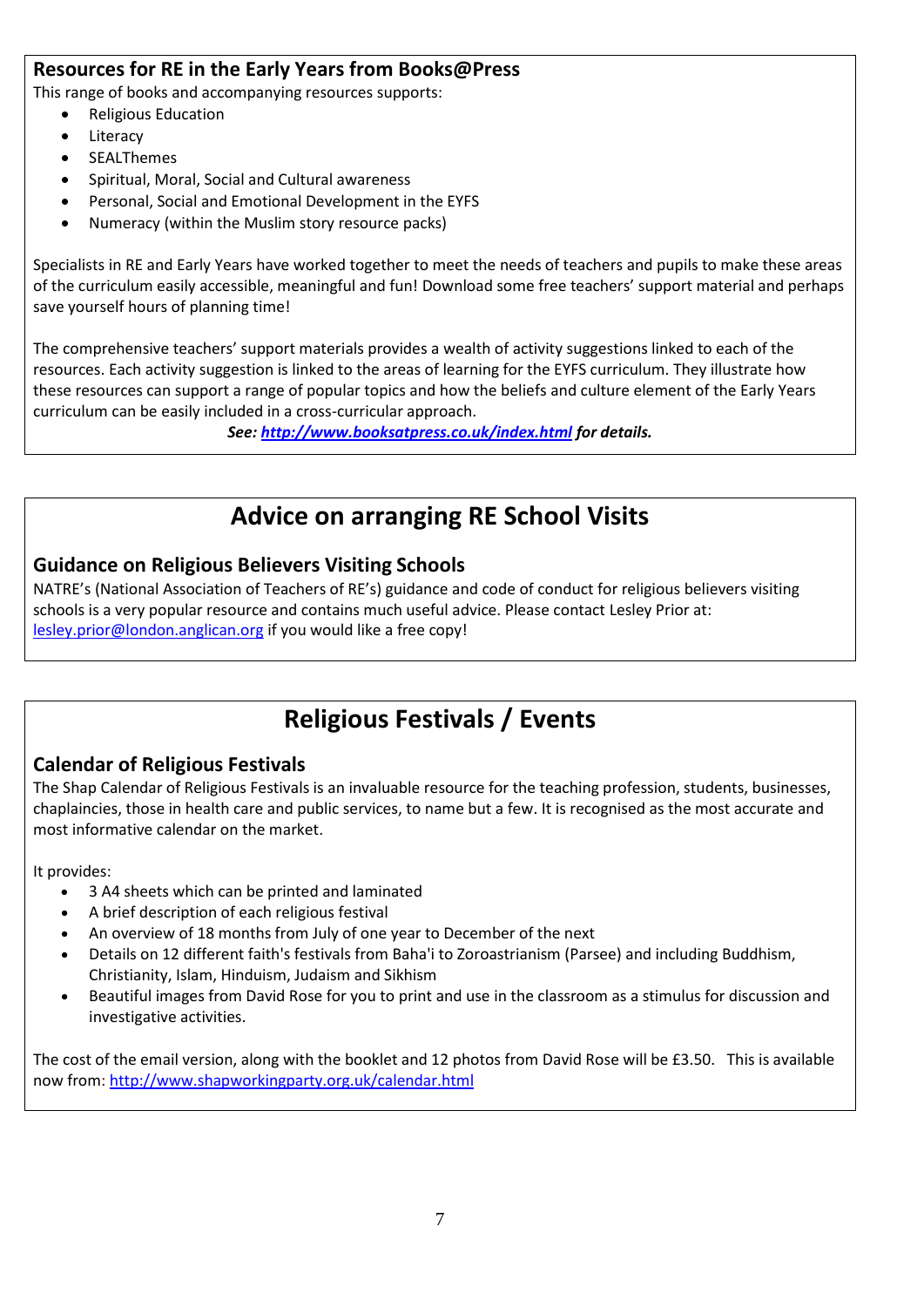## Galleries and Museums to Visit in London

Galleries and museums provide rich resources which we can draw upon to **learn about** and **learn from** different faith communities. Here are some suggestions:

### **The British Library**

The current exhibition is called **Royal Manuscripts: The Art of Illumination**. is on until **13th March, 2012.** Discover the British Library's unique collection of medieval and Renaissance illuminated manuscripts! Collected by the kings and queens of England over 800 years these treasures are outstanding examples of the decorative and figurative painting of the era. Together they are a vivid source for understanding royal identity, moral and religious beliefs, learning, faith, artistic trends and the international politics of the period.

The Library (in St. Pancras in London) is offering some excellent free workshops for primary groups which use gallery spaces to develop creative thinking, visual and verbal literacy and research skills. In particular, you may be interested in the one on religious scriptures which encourages participants to find their own connections with magnificent sacred texts from eight different religions.

### **The British Museum**

The new **Hajj** Exhibition is at the British Museum from 26th January to 15th April 2012. Se[e www.britishmuseum.org](http://www.britishmuseum.org/) for further details. The exhibition offers a rare opportunity for pupils and teachers to gain a close awareness of the meaning and experience of Hajj and is open for exclusive school visits between 10.00am and 12.00pm on 3<sup>rd</sup>, 6<sup>th</sup>, 23<sup>rd</sup> February and  $1^{st}$ ,  $8^{th}$ ,  $16^{th}$ ,  $22^{nd}$ ,  $29^{th}$  March, 2012. You can also visit with your class on other dates when you will share the exhibition with the general public. Visits for school groups and accompanying adults are free but must be booked in advance. There are free downloadable resources to support visits to the exhibition and for planning teaching and learning about Hajj.

[http://www.britishmuseum.org/learning/schools\\_and\\_teachers/resources/all\\_resources-](http://www.britishmuseum.org/learning/schools_and_teachers/resources/all_resources-1/hajj_exhibition_resources.aspx)[1/hajj\\_exhibition\\_resources.aspx](http://www.britishmuseum.org/learning/schools_and_teachers/resources/all_resources-1/hajj_exhibition_resources.aspx) [http://www.britishmuseum.org/learning/schools\\_and\\_teachers/resources/all\\_resources-](http://www.britishmuseum.org/learning/schools_and_teachers/resources/all_resources-1/hajj_classroom_resources.aspx)

1/hajj classroom resources.aspx

Check the website for information about other special displays and related events as well as information about the regular collections which feature many objects related to religion, particularly Christianity, Hinduism and Islam.

## Lectures and Debates

### **Westminster Faith Debates**

The series will present findings from the national research programme 'Religion and Society' for response by public figures. Together they will open up debate about the place of religion in public life today.

Organised and chaired by the Rt Hon Charles Clarke, Professor Linda Woodhead and Dr Rebecca Catto, in partnership with Theos, the programme is:

1. Religious Identity in 'Superdiverse' Societies - 8<sup>th</sup> February 2012 Trevor Phillips, Dominic Grieve, Kim Knott, Therese O'Toole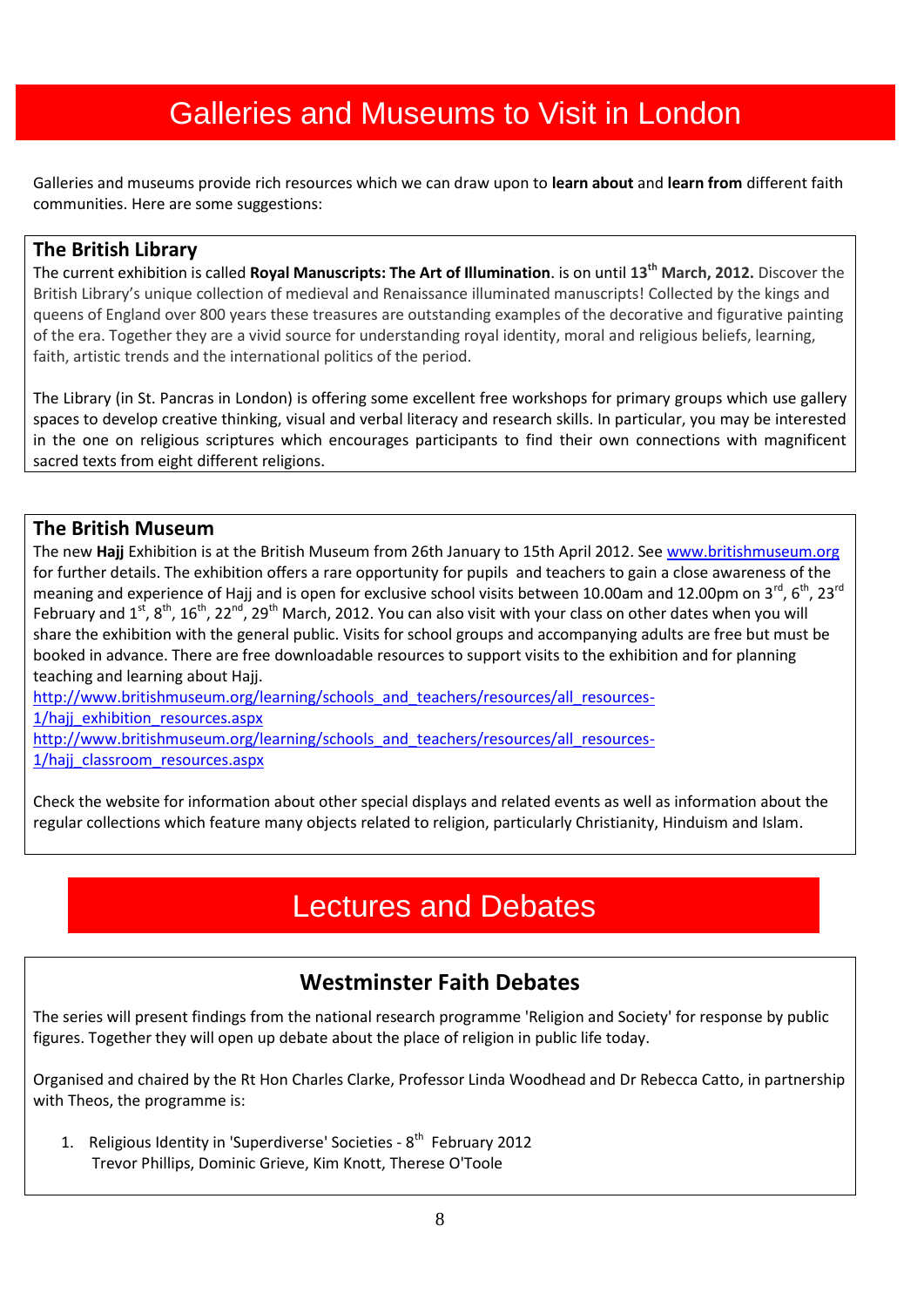- 2. What's the Place of Faith in Schools? 22<sup>nd</sup> February 2012 Richard Dawkins, John Pritchard, James Conroy, Robert Jackson
- 3. What have we Learned about Radicalisation? 7th March 2012 Mehdi Hasan, Ed Husain, Mark Sedgwick, Marat Shterin, Matthew Francis
- 4. What role for Religious Organisations in an era of Shrinking Welfare? 21<sup>st</sup> March 2012 David Blunkett, Peter Smith, Adam Dinham, Sarah Johnsen
- **5.** What Limits to Religious Freedom? 18<sup>th</sup> April 2012 Lisa Appignanesi, Michael Nazir-Ali, Julia Neuberger, Maleiha Malik, Peter Jones
- **6.** What are the main Trends in Religion and Values in Britain? 2<sup>nd</sup> May 2012 Aaqil Ahmed, Cole Moreton, Linda Woodhead, Grace Davie

Venue: RUSI, 61 Whitehall, SW1A 2ET, on Wednesdays, 5.30-7pm

Please email Peta Ainsworth (p.ainsworth@lancs.ac.uk) to register, and visit [http://www.religionandsociety.org.uk/faith\\_debates](https://mail.roehampton.ac.uk/OWA/redir.aspx?C=fe3cc778c43f4565acf0ce8f25cb61ce&URL=http%3a%2f%2fwww.religionandsociety.org.uk%2ffaith_debates) for further details.

(Funded by the Arts and Humanities Research Council and Economic and Social Research Council.)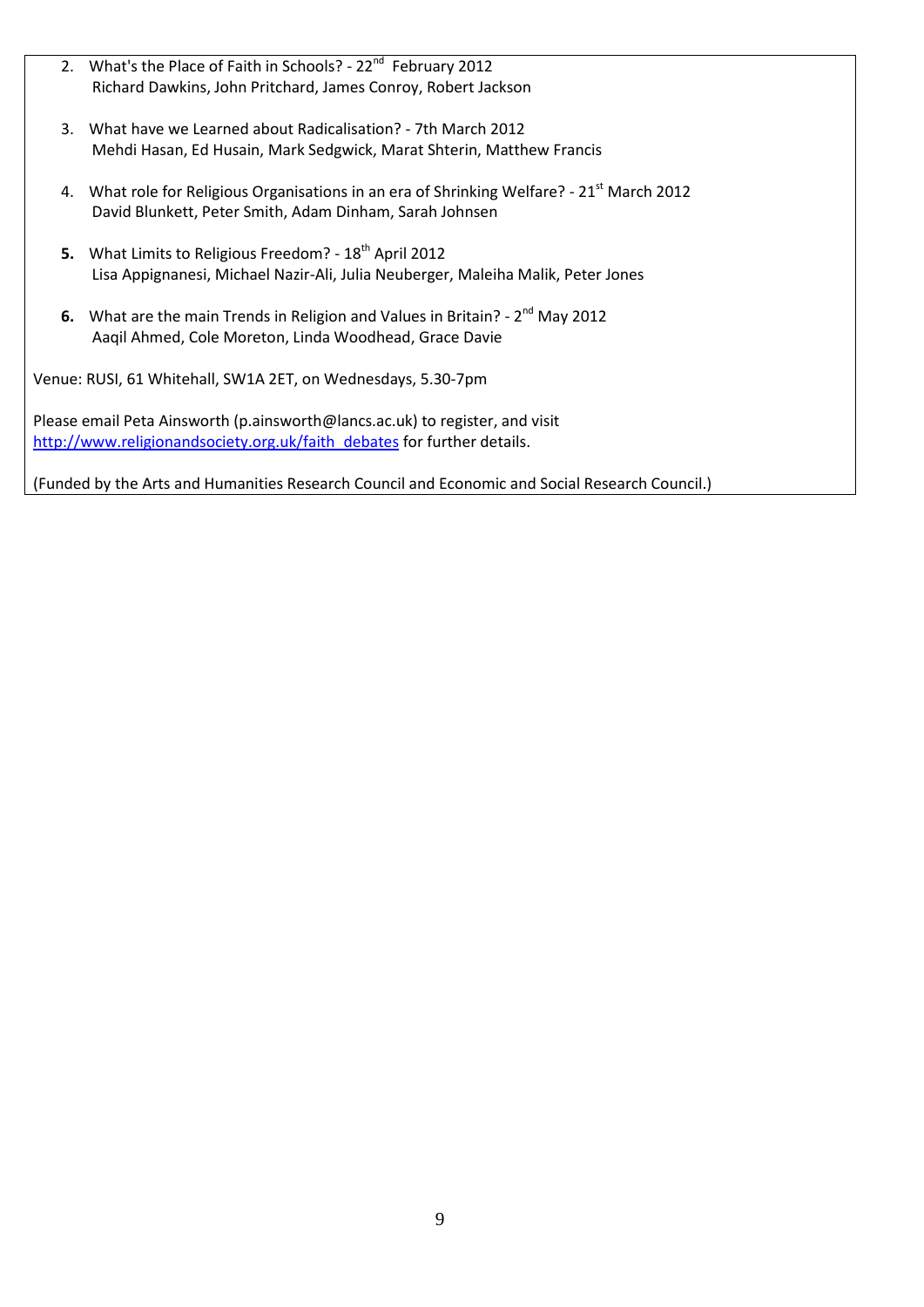

## SECONDARY Spring Term 2012

Dear Colleagues,

Welcome to the New Year and to the fifth edition of this RE Newsletter for Community Schools from the LDBS! I hope you will find it a useful way of keeping in touch and finding out about all the relevant courses, meetings and events which will be taking place each term.

**We are continuing to create a database of CONTACT DETAILS for all Heads of RE and RE Teachers in community schools, including academies, so do let us have yours as soon as possible if you have not already done so! Thank you!**

Please remember that if you require any help, advice or support with Religious Education (or Collective Worship) in your school I would be delighted to hear from you. Do not hesitate to contact me if you would like to make an appointment. I am able to:

- review and report on RE and/or CW in your school
- observe, support and work alongside individual teachers in the classroom
- lead INSET on RE and/or CW for all staff or smaller groups
- provide curriculum advice
- train staff in developing their own knowledge and understanding of the main world religions and belief systems featured in locally agreed syllabuses today
- help to draw up RE policy documents and/or units of work
- help to draw up CW policy documents, including applications for a 'determination' or determination' renewal
- assist in preparing for (or responding to) OFSTED inspection
- arrange school visits to places of worship and other relevant locations for field work in RE
- recommend appropriate resources
- deliver presentations on RE and/or CW to governors, parents and the wider school community
- advise on issues arising from the interface between religion and school life, for example in connection with diet and dress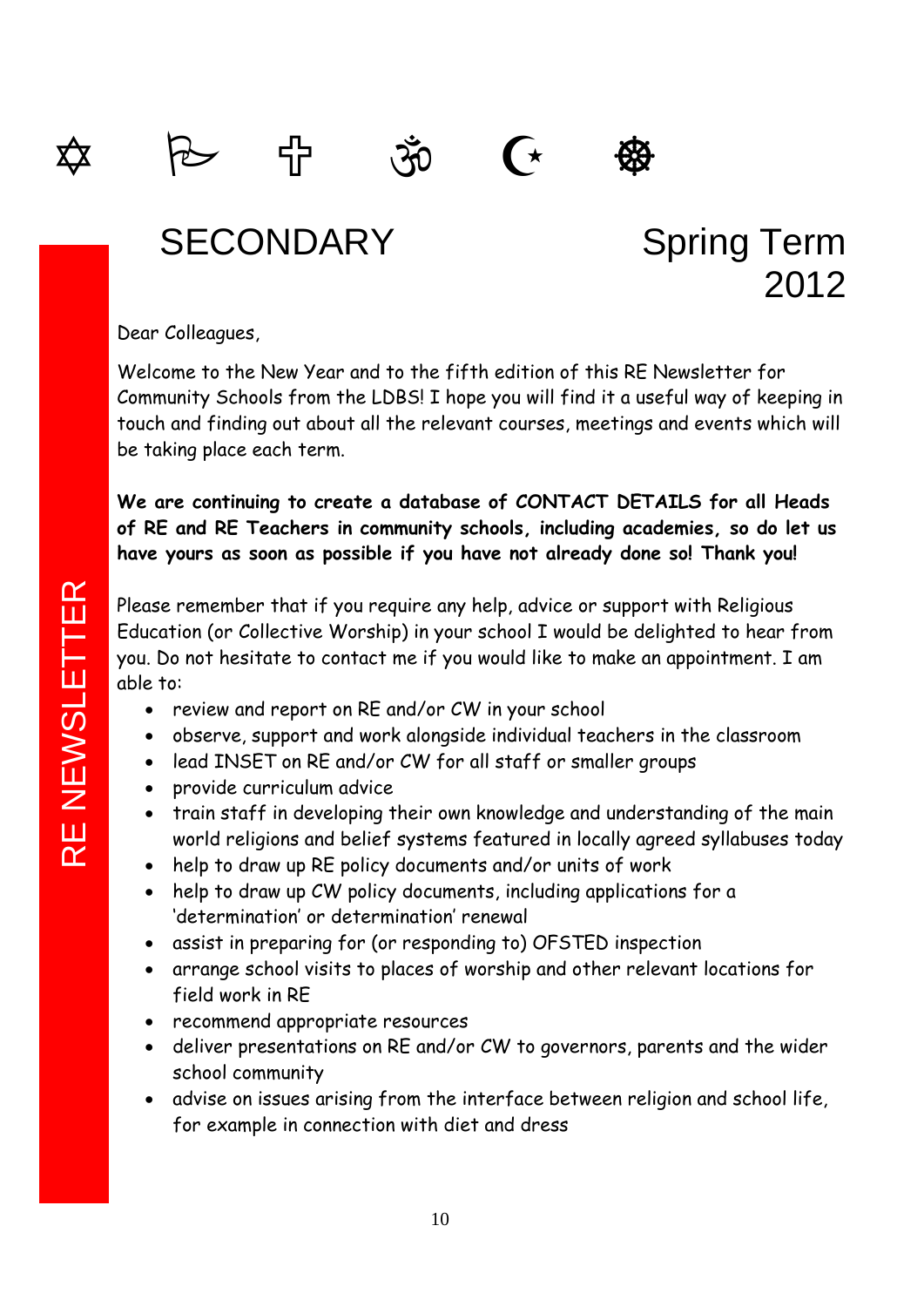**Contact Details:** Lesley Prior, Adviser for RE in Community Schools London Diocesan Board for Schools 36 Causton Street London SW1P 4AU

Tel. No: 07808 761 148 E-mail: [lesley.prior@london.anglican.org](mailto:lesley.prior@london.anglican.org)

## Professional Development Oppotunities

### **Farmington Fellowships**

The Fellowships are for teachers of Religious Education in UK secondary schools, primary school RE Co-ordinators or other primary schoolteachers involved in teaching RE, and teachers of children with Special Educational Needs who are involved with RE. Headteachers who wish to undertake research into either Religious Education or Values Education are also eligible to apply.

Fellows are free to study any aspect of Religious Education they wish but preference will be given to applicants whose work can be seen to be of direct value to the teaching of RE in schools. Occasionally, the Institute, in conjunction with one of its partner universities or colleges, may advertise for an RE teacher to undertake research on a specific topic which is relevant to RE.

The Fellowship will cover the cost of tuition, board and lodging where appropriate, essential local travel and, by negotiation with the school, the salary of a replacement teacher up to point6 of the main pay scale.

See this link for more details[: http://www.retoday.org.uk/media/display/Fellowship\\_Leaflet\\_2012-13.pdf](http://www.retoday.org.uk/media/display/Fellowship_Leaflet_2012-13.pdf)

### **The St. Gabriel's Teachers Weekend**

This will be held at Wokefield Park Conference Centre on the weekend of 29th-30th September 2012. Funded by the St Gabriel's Trust, the conference is **free** to those teachers chosen to attend. The conference theme will be "From Here to Outstanding – Pushing the Boundaries for RE" and will provide professional development and discussion on the key issues in religious education today.

This weekend will create space for colleagues to engage and emerge confident in pushing the boundaries for outstanding RE. There are as many opportunities to reshape the subject as there are challenges. To register an interest in being invited to the conference, teachers are advised to contact Jessie Sim at the Culham Institute [jessie@culham.ac.uk](mailto:jessie@culham.ac.uk)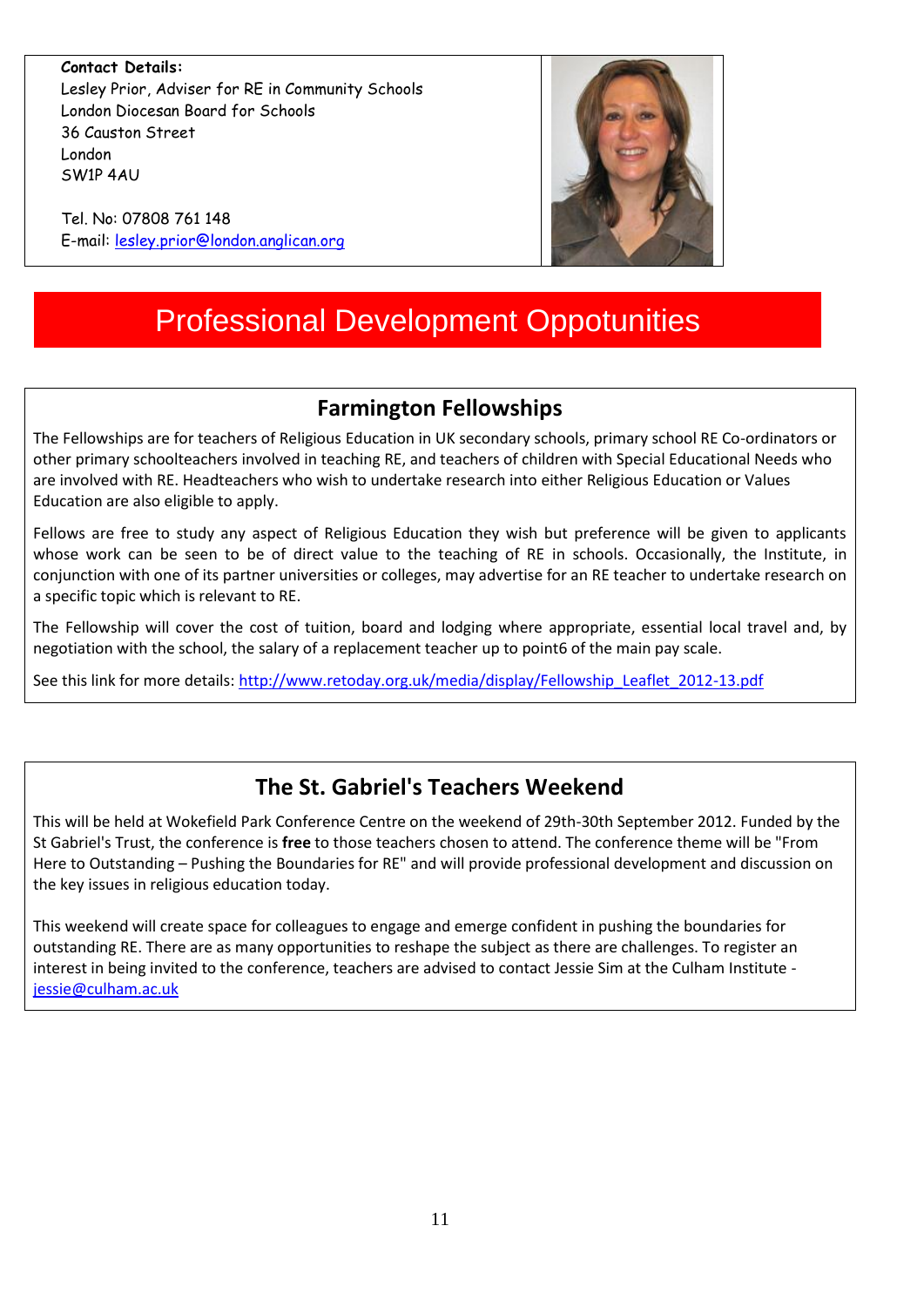## Teaching RE

## **Religious Festivals / Events**

### **Calendar of Religious Festivals**

The Shap Calendar of Religious Festivals is an invaluable resource for the teaching profession, students, businesses, chaplaincies, those in health care and public services, to name but a few. It is recognised as the most accurate and most informative calendar on the market.

It provides:

- 3 A4 sheets which can be printed and laminated
- A brief description of each religious festival
- An overview of 18 months from July of one year to December of the next
- Details on 12 different faith's festivals from Baha'i to Zoroastrianism (Parsee) and including Buddhism, Christianity, Islam, Hinduism, Judaism and Sikhism
- Beautiful images from David Rose for you to print and use in the classroom as a stimulus for discussion and investigative activities.

The cost of the email version, along with the booklet and 12 photos from David Rose will be £3.50. This is available now from[: http://www.shapworkingparty.org.uk/calendar.html](http://www.shapworkingparty.org.uk/calendar.html)

## **RE in Academies**

Academies are independently funded state schools, outside the remit of the LA and therefore of the SACRE. There are two types of academies: those set up by the present Coalition administration and those established by the previous government. All academies are required to teach RE.

The new academies have to do so according to their funding agreements, which can be amended, without recourse to the law, by the Secretary of State.

Guidance produced by the previous government stipulated that all academies (at that time), except those with a religious foundation, should follow their locally agreed syllabus. This strengthened the wording of the existing funding agreements of the earliest academies, that academies should 'take account of their local agreed syllabus'. However the status of this advice in respect of these academies is now uncertain because of the post-election change of administration.

Current advice from the DfE says new academies must provide RE according to the requirements for new local agreed syllabuses [as set out in the 1988 Education Reform Act]. The National Association of SACREs (NASACRE) interprets this as meaning the agreed syllabus for the local authority area in which the Academy is based. Further information, including a position paper, can be found on the NASACRE website at[: www.nasacre.org.uk](http://www.nasacre.org.uk/)

### **Resources**

### **New Articles of Faith Catalogue**

At Articles of Faith you will find lots of the resources you need to teach Religious Education in Key Stage 3, Key Stage 4 and Key Stage 5. From genuine religious artefacts sourced from all over the world, to books, CDs, DVDs and more, this really is a one-stop shop for teaching about the six major world faiths and beyond!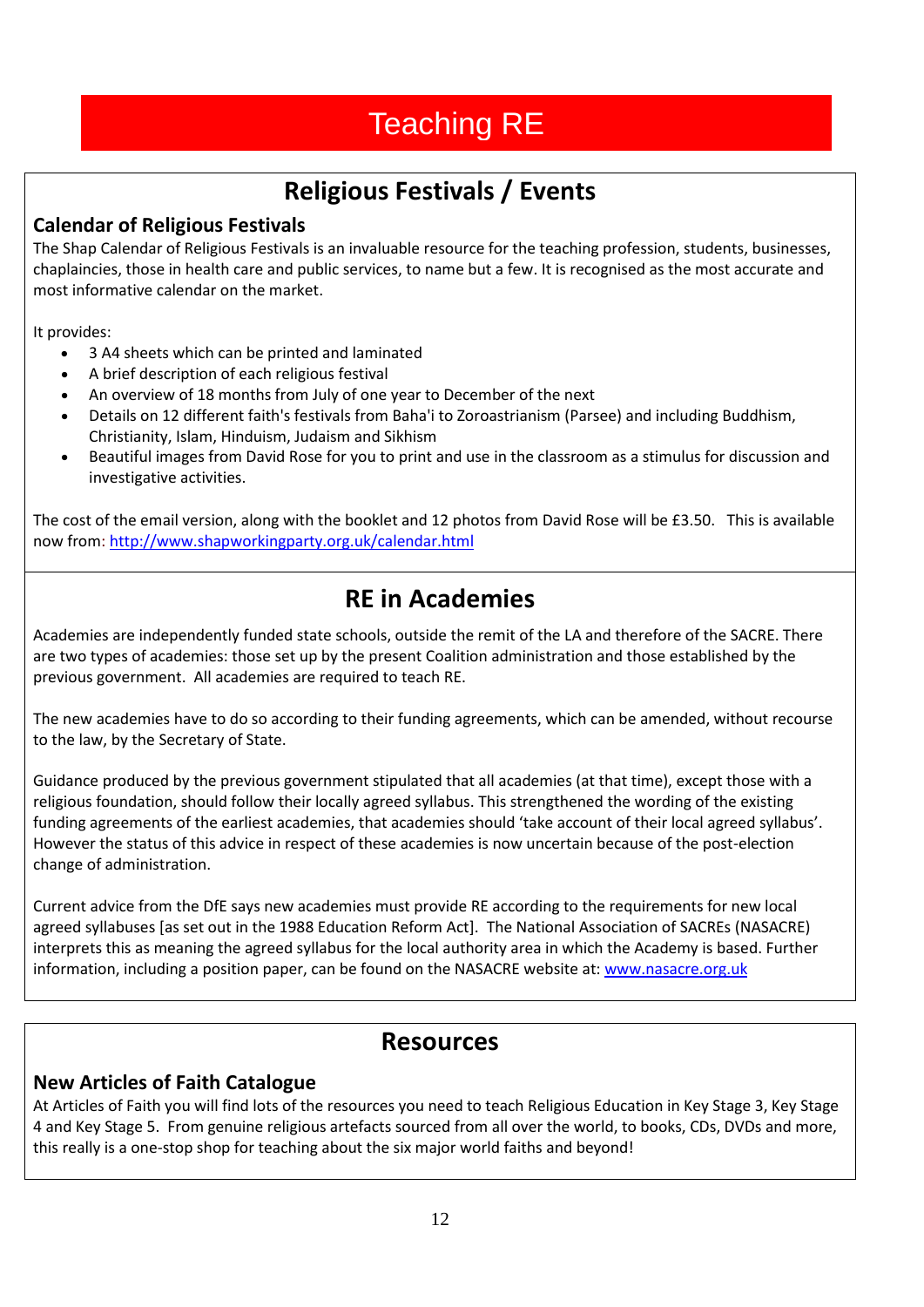Whether you are an RE teacher looking for inspiration and want to develop a more exciting, hands-on approach to your teaching, or you are looking for something in particular, you will find that [www.articlesoffaith.co.uk](http://www.articlesoffaith.co.uk/) is the right place. If you can't find what you're looking for, contact a member of staff who will try to source it for you.

You can browse through the product selection either through the interactive flipbook or by clicking into the product sections down the left hand side, and providing an email of your requirements. If you prefer to flick through a catalogue during your lunch break, request a copy and they will send one out to you free of charge.

### **4thoughttv**

This series of highly personal short films is broadcast daily on Channel 4, usually during the early evening. The programmes reflect on a broad range of religious and ethical issues, and aspects of our spiritual lives. These 90 second films challenge some traditional views, providing a platform for both scepticism and devout religious beliefs. Some of the key questions discussed recently have included: 'should gay couples be allowed to marry in places of worship?', 'what's the point of charity?' and 'does faith healing work?', all ripe for discussion across Key Stages 3, 4 and 5!

See<http://www.channel4.com/programmes/4thoughttv> for details!

## **Advice on arranging RE School Visits**

### **Guidance on Religious Believers Visiting Schools**

NATRE's (National Association of Teachers of RE's) guidance and code of conduct for religious believers visiting schools is a very popular resource and contains much useful advice. Please contact Lesley Prior at: [lesley.prior@london.anglican.org](mailto:lesley.prior@london.anglican.org) if you would like a free copy!

## Galleries and Museums to Visit in London

Galleries and museums provide rich resources which we can draw upon to **learn about** and **learn from** different faith communities. Here are some suggestions:

### **The British Library**

The current exhibition is called **Royal Manuscripts: The Art of Illumination**. is on until **13th March, 2012.** Discover the British Library's unique collection of medieval and Renaissance illuminated manuscripts! Collected by the kings and queens of England over 800 years these treasures are outstanding examples of the decorative and figurative painting of the era. Together they are a vivid source for understanding royal identity, moral and religious beliefs, learning, faith, artistic trends and the international politics of the period.

The Library (in St. Pancras in London) is offering some excellent free workshops for primary groups which use gallery spaces to develop creative thinking, visual and verbal literacy and research skills. In particular, you may be interested in the one on religious scriptures which encourages participants to find their own connections with magnificent sacred texts from eight different religions.

### **The British Museum**

The new **Hajj** Exhibition is at the British Museum from 26th January to 15th April 2012. Se[e www.britishmuseum.org](http://www.britishmuseum.org/) for further details. The exhibition offers a rare opportunity for pupils and teachers to gain a close awareness of the meaning and experience of Hajj and is open for exclusive school visits between 10.00am and 12.00pm on 3<sup>rd</sup>, 6<sup>th</sup>, 23<sup>rd</sup> February and  $1^{st}$ ,  $8^{th}$ ,  $16^{th}$ ,  $22^{nd}$ ,  $29^{th}$  March, 2012. You can also visit with your class on other dates when you will share the exhibition with the general public. Visits for school groups and accompanying adults are free but must be booked in advance. There are free downloadable resources to support visits to the exhibition and for planning